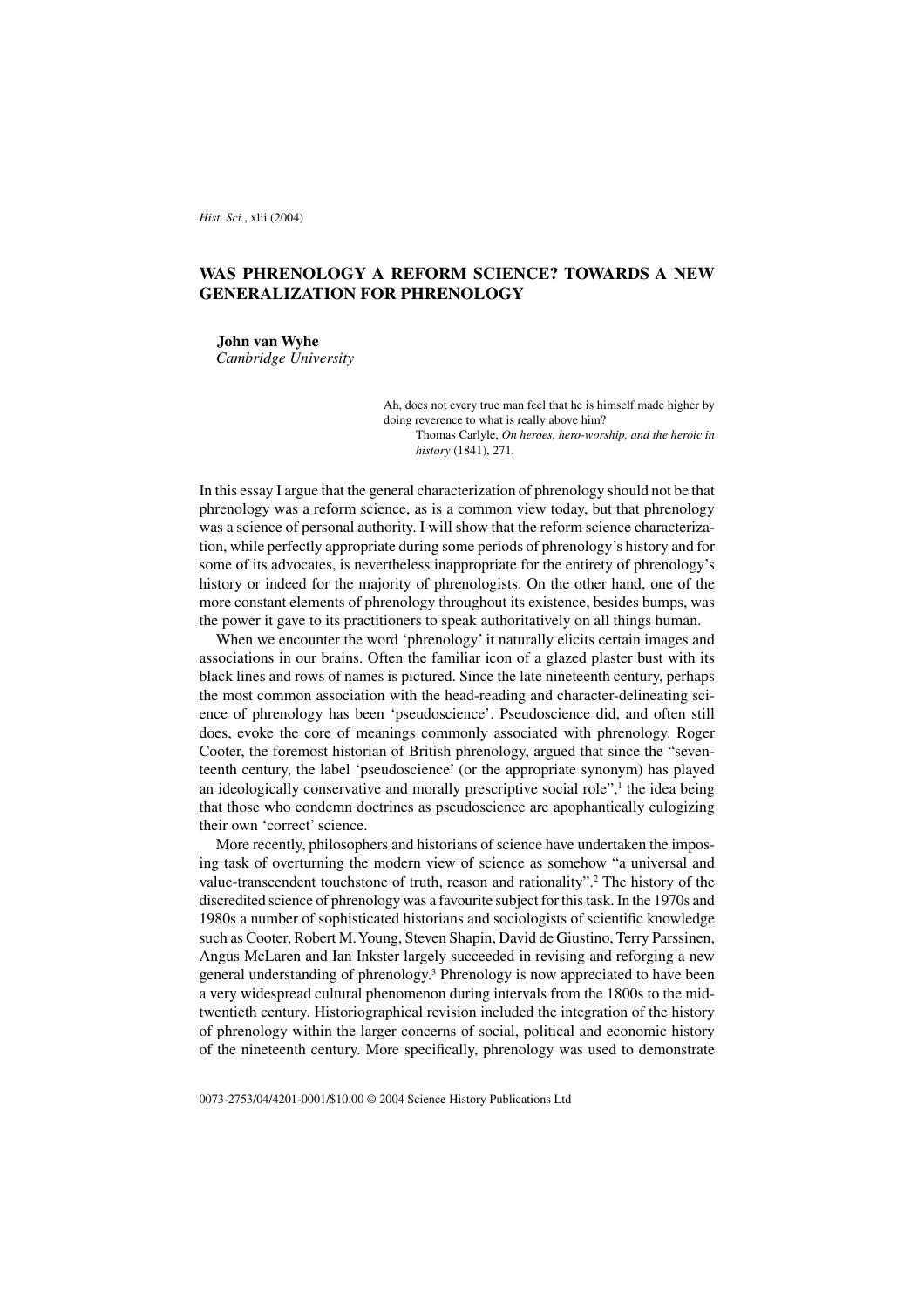that social factors were more relevant, more causal, and more widespread in science than previously allowed. For example, phrenology was used to show that what were once thought to be purely scientific debates could instead be forms of social conflicts. Phrenology, as a well-documented science with no living adherents, was particularly useful for establishing that the use and even some of the particular content of science could be social aims in disguise, or have social interests as their proximate causes. "Phrenology", as Cooter succinctly wrote, "thus attracted a body of men who, for a variety of cultural, political, and idiosyncratic reasons, wished to utilise phrenology for specific social purposes".<sup>4</sup>

As is well-known, phrenology was a species of character divination and philosophy of brain function. The oft-repeated tenets of the system were:

- (1) The brain is the organ of the mind.
- (2) The mind is composed of multiple distinct, innate faculties.
- (3) Because they are distinct, each faculty must have a separate seat or "organ" in the brain.
- (4) The size of an organ, other things being equal, is a measure of its power.
- (5) The shape of the brain is determined by the development of the various organs.
- (6) As the skull takes its shape from the brain, the surface of the skull can be read as an accurate index of psychological aptitudes and tendencies.

Today phrenology (at least in academia) is no longer associated primarily with 'pseudoscience' but arguably with 'social reform' or depicted as a 'tool for social mobility'. Phrenology is commonly represented as "a reformist movement which presented an alternative view of social change".<sup>5</sup> R. M. Young has also written that "phrenology was propagated and well received as a platform for social, educational, and public health reforms".<sup>6</sup> The overview of phrenology presented in Nancy Stepan's *The idea of race* (1982) offers a similar generalization: "as a movement, phrenology in Britain was on the whole reformist rather than conservative." In popular histories of science, such as James Burke's *The day the universe changed* (1985), phrenology is also depicted as about the reform of society:

Sometimes an entirely new area of specialisation may be generated by socially desirable goals.... The phrenologists were regarded as dangerous social reformers: they agitated for better treatment of the insane, for education of the working class, criminal law reform, more enlightened colonial policy, improved working conditions in factories, and of course for a change in their own social status.7

One needs only to mention phrenology at a conference to hear, as I recently did, "Phrenology? Ah yes, wasn't phrenology about the reform of society?"

Just as the term 'pseudoscience' reflected perhaps more on the interests of the users of that term than on phrenology, the reform science views may be a reflection of the interests and backgrounds of the historians who have created and used them. In fact these historians of science were, in part, seeking to counteract the views of science as naïvely internalist, value-free and exempt from social and cultural factors, which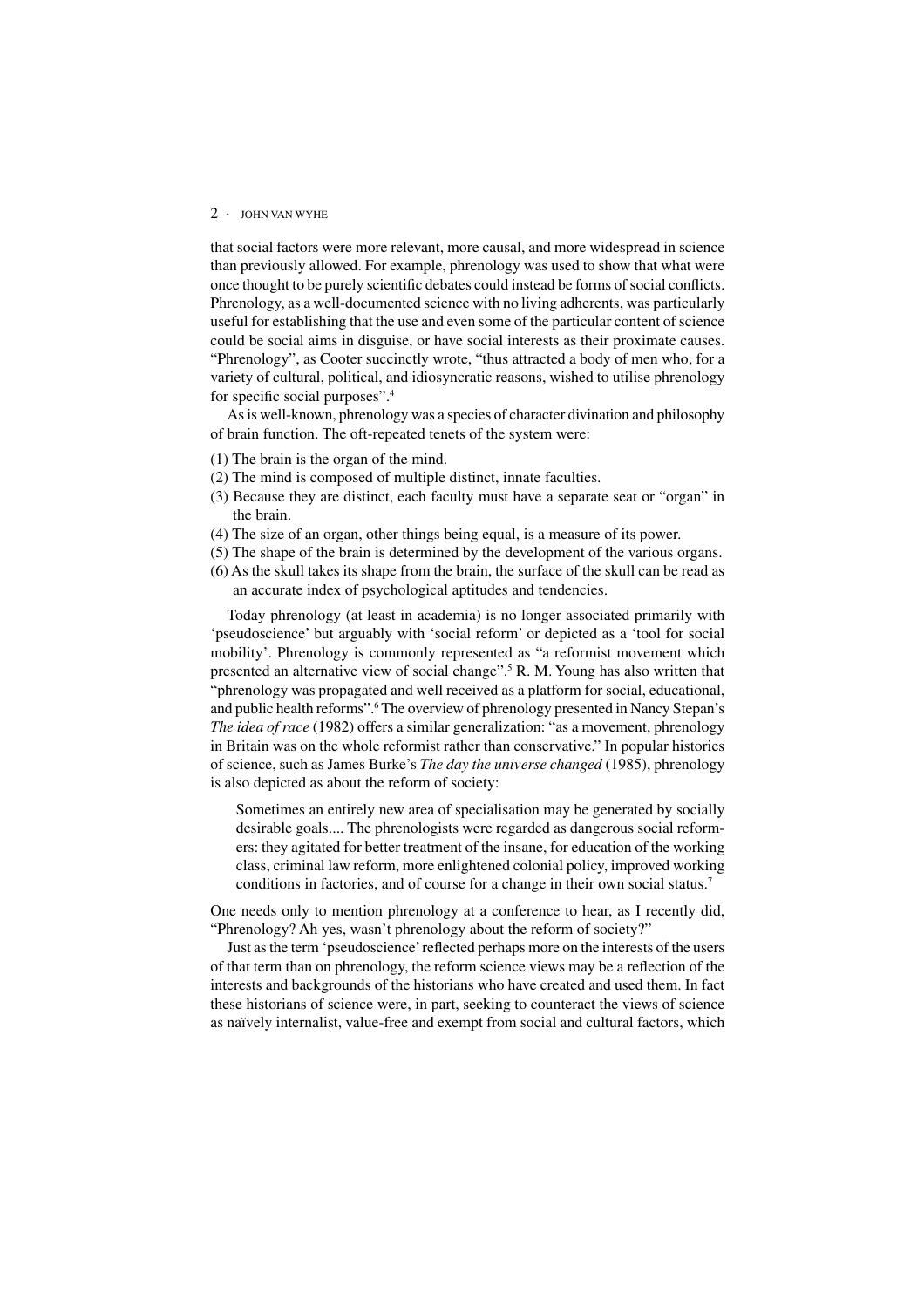#### WAS PHRENOLOGY A REFORM SCIENCE?  $\cdot$  3

went along with representations of phrenology as pseudoscience. For these historians, showing that phrenology was entwined with and integral with culture demonstrated the inadequacy for claims that 'real' science is objective or neutral and somehow independent from culture. A step further in this direction is the project of showing how sciences are fully 'embedded' socially and culturally. At times the histories of sciences like phrenology have been reworked almost as epiphenomena of the real story of social and political history. Sciences were represented as weapons or tools in the larger or more real social game and certainly not something independent of that game. Of course a place in culture as a whole is certainly where sciences belong if a full and sensitive understanding is valued.

This seems a story with a happy ending, so what could be wrong with describing phrenology as "always a moderate reformist doctrine"?8 The problem is a perennial objection to amendments of earlier views. The campaign to represent phrenology as reform science goes too far beyond correcting older shortcomings and claims too much efficacy for the new causal forces or too small a role for the previously exaggerated factors. It seems well-established now that all human activity — including science — is part of social life. Scientists, no less than anyone else, are people of a culture with their own social aims and interests. Historians of science are probably unanimous that 'science' is only one activity of humans engaged in very many other things, with many possibly conflicting interests and so forth. Science is no longer seen as an inevitable and straightforward reflection of nature but as a body of knowledge created by particular people in a particular social context.

However, there are two main problems with representing 'phrenology' as reform science. The first is that we know of very many phrenologists who simply contradict this interpretation. As Alison Winter observed, although "the so-called alternative sciences have long been portrayed as vehicles of protest for individuals outside cultural establishments of one kind or another, it has become clear that they had far more adherents among the so-called scientifically orthodox than we might have once supposed".9

An example of a conservative proposal for phrenology's application to society came from the Anglican Rev. Henry Wintle (1770?–1850) of Somerton, Oxford, a correspondent to the Tory *Gentleman's magazine*. Wintle recommended the science of phrenology as a means of arranging the heads of Britain so as to keep everyone in their proper social place.<sup>10</sup> The polymath William Whewell, later master of Trinity College Cambridge and one of the major players in the British Association for the Advancement of Science, was a subscriber to the *Phrenological journal*. 11 There were other élites such as Sir George Steuart Mackenzie, FRSE (1799), FRS (1815), or Richard Whately, Drummond Professor of Political Economy at Oxford (1829–31) and Archbishop of Dublin (1831–53), who were some of phrenology's most outspoken devotees, yet they were not altogether orthodox in their other pursuits either.

It might be objected that a few exceptions such as these are irrelevant to characterizing phrenology as a reformist doctrine. Furthermore, a very long list of reformer phrenologists in the UK, USA and Germany could easily be compiled. Nevertheless,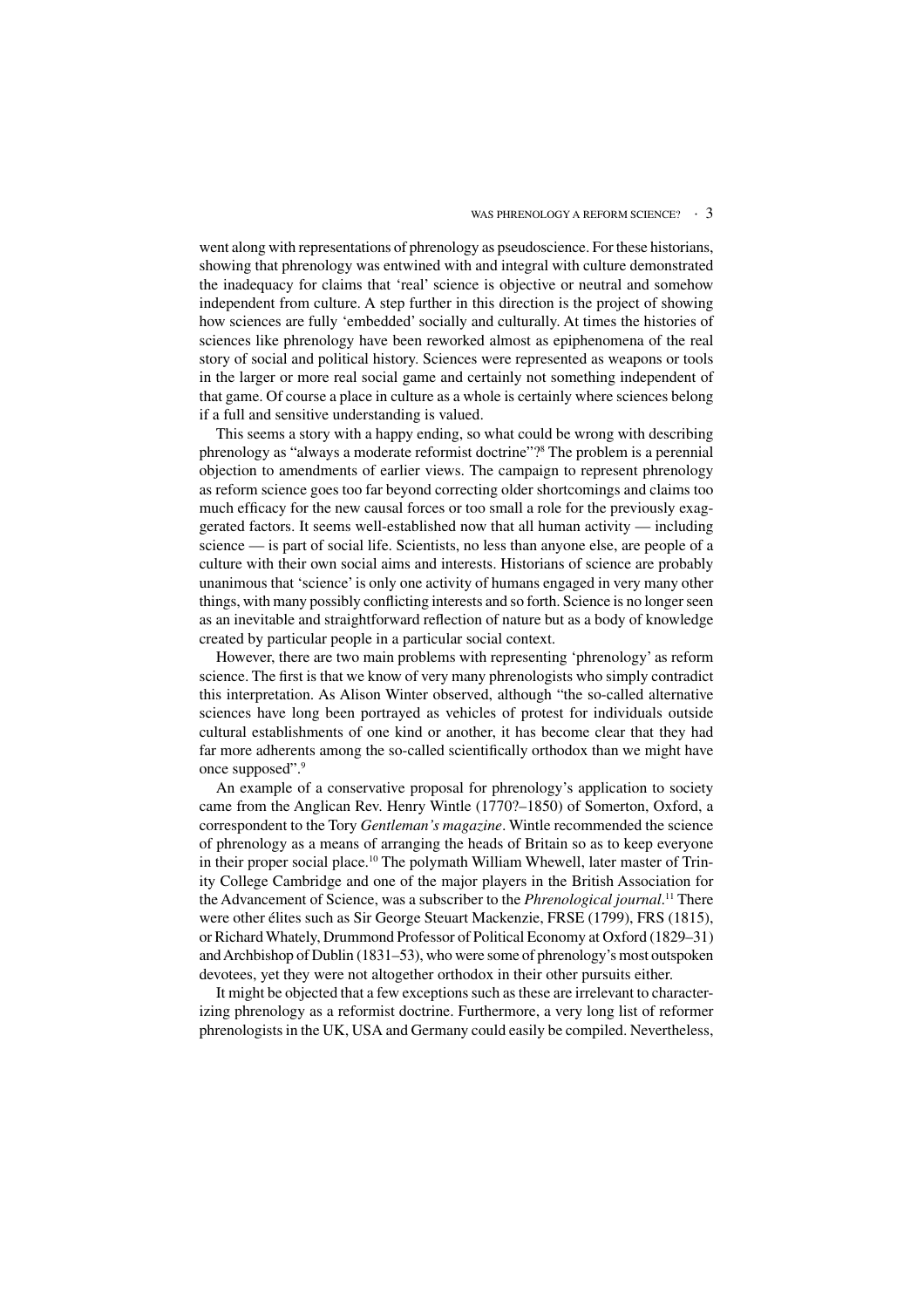reform is inappropriate for a representation of 'phrenology' generally. Phrenology, we must remember, refers to a diverse set of behaviours, ideas, and iconography, from the urbane originator of the science Dr Franz Joseph Gall of the 1790s, through to the practical pier-side bump-reading practitioners of the 1940s. If the word 'phrenology' can be used for such diverse individuals over so much time, then the nineteenthcentury reform trends that accompanied phrenology from the late 1820s through the 1840s seem less important and integral to phrenology itself.

In addition to so-called establishment élites and non-reformers interested in phrenology, there is also the *vast majority* of active phrenologists in the nineteenth and twentieth centuries to consider. These individuals, the so-called practical phrenologists or popular bump readers, have remained little investigated by historians.12 We know that for-profit and often itinerant phrenologists were abroad in Britain as early as 1816 and from the 1830s in the USA and continued to practise until after the Second World War.<sup>13</sup> Cooter's impressive biobibliography of British phrenology contains hundreds of entries for "practical" and "consulting" phrenologists, even though these men and woman usually left less material for posterity than the élite theoretical, scientistic and reforming phrenologists.14 Practical phrenologists used the science to woo audiences into a sense of the wisdom and skill of the phrenologist, so as to earn money through character delineations, selling books and charts, and lecture performances. Rather than seeking to reform morals or society, by and large the majority of phrenologists who ever plied the trade sought to convince audiences that a phrenologist was someone worthy of attention — someone who spoke authoritatively about human nature. This was often in a context in which other wonders, such as spiritualism, mesmerism, astrology and mysticisms, competed for attention (and money).

For example, in 1840 the popular London phrenologist Cornelius Donovan (*c*. 1820–72) founded the London School of Phrenology (later the London Phrenological Institute) in the Strand (and later on, Trafalgar Square). In the same year he also became a member of the Phrenological Association. Donovan was a practical phrenologist in that he spent most of his phrenological effort in itinerant lecturing and reading heads for a fee. He made plaster casts and offered courses of nine private lectures for 3 guineas, 5 guineas for two persons taking the lessons together, and 6 guineas for three persons. He lectured throughout England, especially in the Southeast and the Midlands, and also in Scotland and Ireland. In 1843 he gave a course of four lectures in Leicester. In 1849 he debated phrenology with the evangelical Congregationalist clergyman Brewin Grant in Birmingham. Unlike his competitor, the practical phrenologist James De Ville, Donovan was an educated man if we are to judge from the extensive literary references and quotations from scientific and classical works that pervade his writings. He published occasional articles in the *Phrenological journal*, typically on the delineation of a famous criminal's head. His main work was a small book entitled *A handbook of phrenology* (1870). Most of the phrenology practised by Donovan was the usual British fare — 36 faculties, sentiments and rhetoric borrowed from the Combes. Although he copied illustrations from later editions of Combe's *Constitution of man* (1828), Donovan's phrenology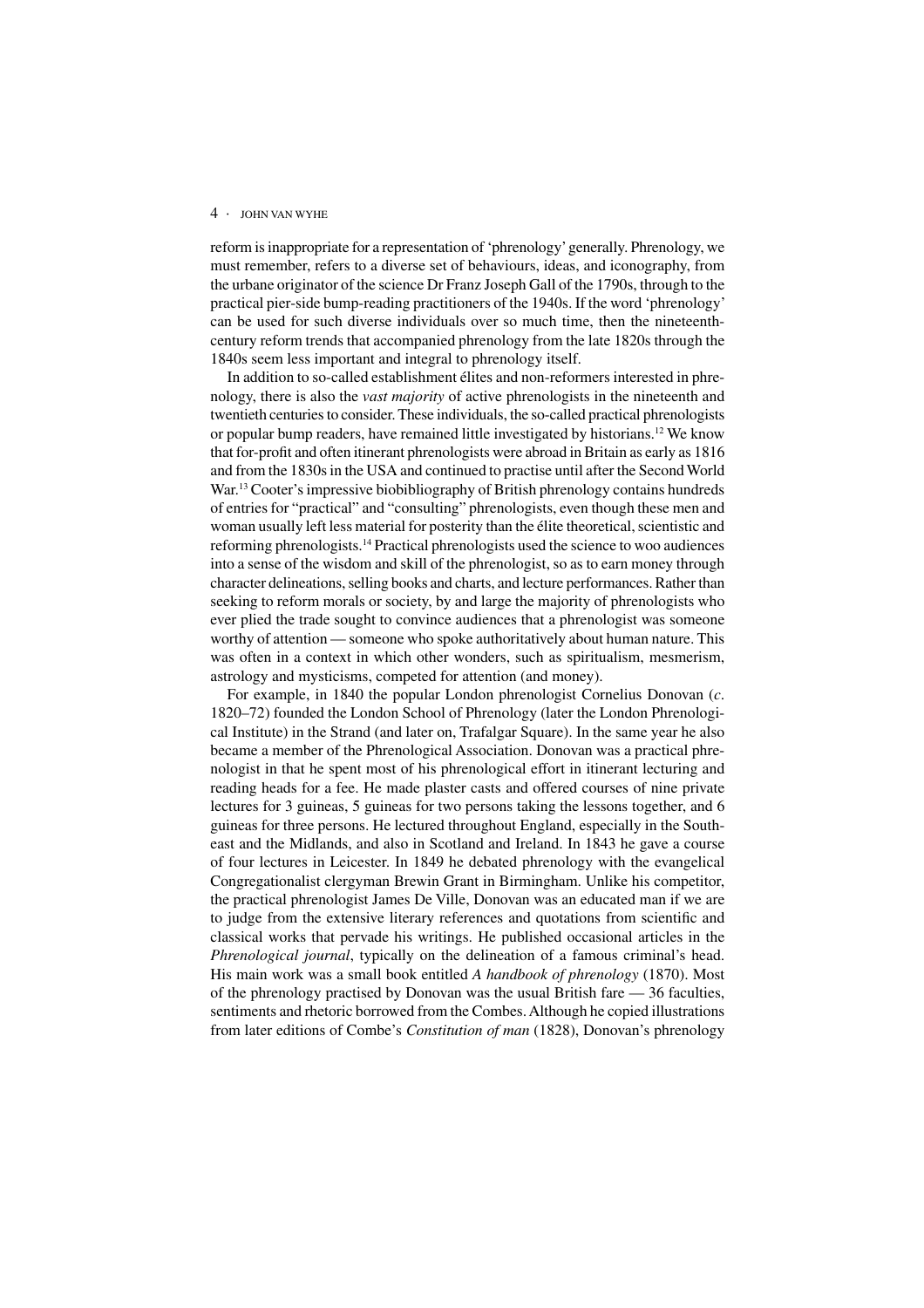was not simply a copy of the leading phrenologists' works. He saw phrenology as a sub-department of physiognomy and he practised it accordingly. In addition to surveying the general shape and especially the size and circumference of a head to start with, Donovan would also attend to the folds of the ears and the shape of the hands to determine the constitutional disposition to various ailments. Following these general assessments, he practised his own art of head manipulation in which he felt the organs of the head in a particular order and manner with his hands. Unusually, Donovan's book provided illustrations on this art of manipulation. Contrary to the usual historical interpretations, he made no references to altering or reforming society, education or religion. There is no evidence that he was a reformer. Instead he stressed the need for the use of phrenology in deriving knowledge about the characteristics of oneself and especially others. He left a number of pupils to carry on his practical phrenological works, including his son Henry Cornelius Donovan (b. 1846), who acquired the London practice, and Ebenezer Eve.

Despite the great diversity of the individuals who espoused phrenology throughout the last two centuries, some things were shared by all or most of them and it is this that justifies our calling them phrenologists. This leads to the second problem with phrenology as reform science. If there was a *general* essence, use, or point to phrenology, it was not the reform of society or, as Adrian Desmond put it following the work of Shapin, as an anti-Establishment "rank-breaker" science.15 Instead there was a more basic use of phrenology of which the reform of government and society is only one of many applications. Just as phrenology was always about reading numbered character-determining brain bumps and busts with the familiar markings, so too phrenology was always about epistemological certainty.

From its beginnings in the organological theories of the Viennese physician Franz Joseph Gall, phrenology was described as a *science* which brought certainty where before there was only speculation or conjecture.16 In a sense, phrenology was one of many fusions between Enlightenment naturalistic traditions of scientific certainty and the new territory of the human mind, about which it was possible to make positive pronouncements. The advocates of phrenology, from the Germans Gall and Spurzheim, to the Scot Combes, the American Fowlers, and the British Phrenological Association disbanded in the 1960s, and all and sundry in between, believed ardently that phrenology worked. That is, they believed that by virtue of this science of mind, what they said about the aptitudes, psychology and behaviour of their fellow humans was more certain and therefore more important than those who were without "the most important scientific discovery ever made".<sup>17</sup> Even one of the last phrenologists to make serious scientific pretensions, Bernard Hollander (1864–1934), wrote that "those in authority and position" should not rest "until they have put beyond all doubt the truth of [phrenology]".18 In the 1960s a phrenologist wrote to R. M. Young, "the only reason that I may appear enthusiastic is because day by day I find constant confirmation of it".<sup>19</sup> The certainty and authority claimed by phrenologists remained central to phrenology from the 1790s to the mid-twentieth century and was shared by phrenologists of differing social and political persuasions.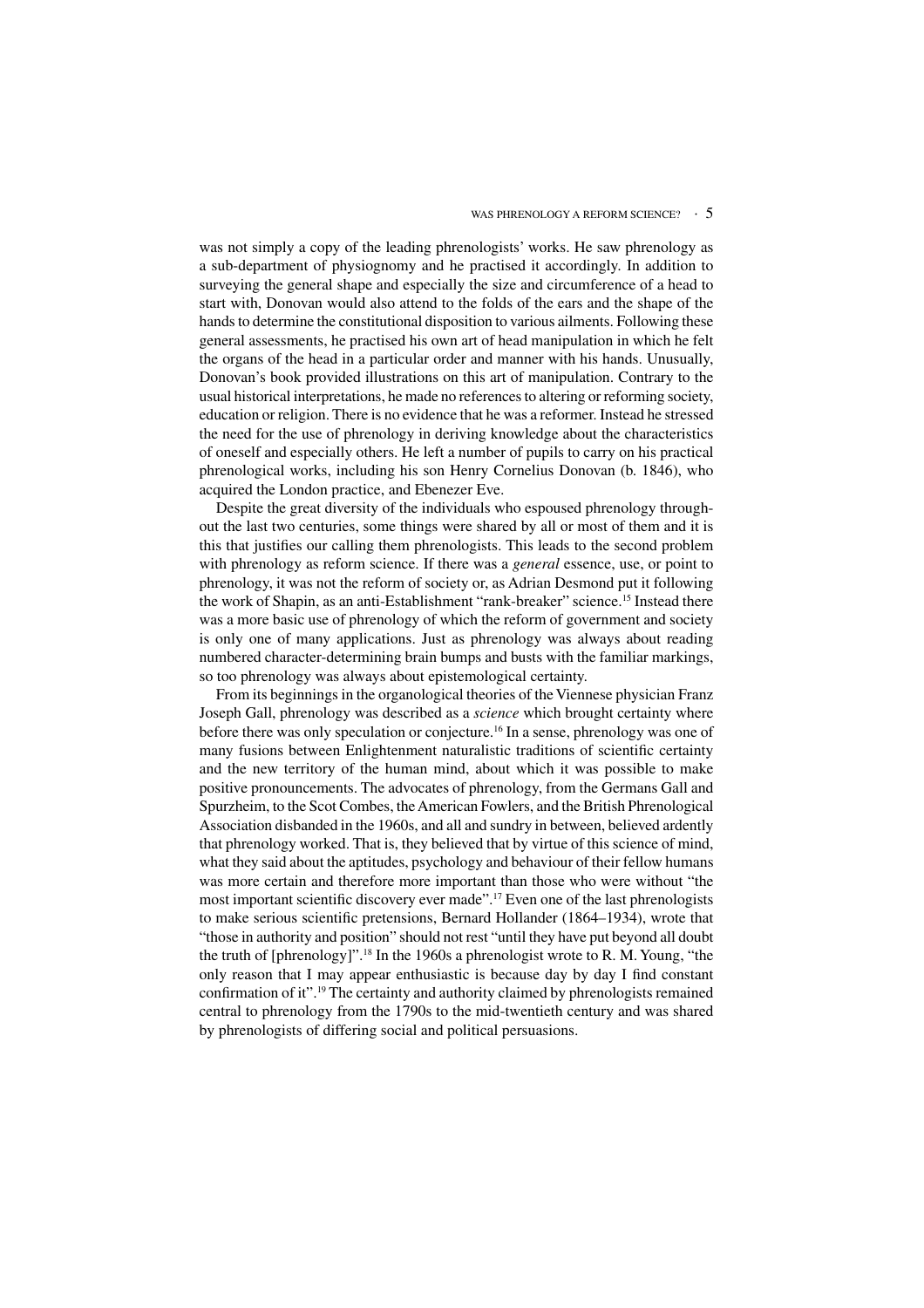It is for these reasons that I think we should associate phrenology with epistemological status and a brash belief in the phrenological practitioner's authority to pronounce on the causes of human behaviour and psychological abilities, rather than the social and political leanings or the social uses phrenology was put to by a minority of élite phrenologists during the second quarter of the nineteenth century alone.

#### CAN A DOCTRINE BE ABOUT CERTAINTY AND AUTHORITY?

There are and have been countless systems of character reading and counselling in all times and cultures. Phrenology was the way it was because high-status sciences were evolving which early phrenologists tried to take advantage of. The pronouncements of the phrenologist were said to be true because they were scientific facts drawn from an unerring, constant Nature. Phrenology is therefore not unique in being an ostensible touchstone of truth doctrine whose advocates used it to increase their personal status and authority.<sup>20</sup> The history of science is dotted with such touchstone of truth doctrines. John Henry describes the seventeenth-century mechanical philosophy, as distinguished from the traditional scholastic philosophies, as fulfilling this role. The new philosophy was based upon the purported certainties of geometrical reasoning. "To be a natural philosopher, after all, was to be in possession of a key to answer all questions about the physical world."21 Steven Shapin observed: "From Gilbert and Bacon to Descartes and Boyle, the new philosophers of nature and their cultural allies avowed the supremacy of direct individual experience or intuition over trusting the authority of previous writers. Natural knowledge, properly so called, was founded in the evidence of nature or of individual reason, not in the say-so of traditionally trusted sources."22 Peter Dear, in another recent overview of the history of early modern science, writes: "The famous 'method', which Descartes published ... represented an attempt to ground all of his ideas in the various sciences on a foundation of certainty."23 Descartes's ambitious scheme was to supplant the authoritative Aristotle in the schools of Europe.24

Closer in time and relevance to phrenology is the famous X Club, which has been called "the most powerful coterie in late-Victorian science".25 It was once received wisdom in the history of science that the X Club was devoted to, among other things like secularization and naturalism, promoting science professionalization. More recently however Adrian Desmond has concluded, following the important work of Ruth Barton, that the X Club was not about professionalization of British science; instead, "[The X Club] was about status and emolument for the Xs themselves".26 The philosopher of science David Hull likewise sees sciences as the product of the interplay between individuals cooperating and striving for credit.<sup>27</sup>

Mesmerism was another doctrine that owed much of its proliferation to the authority it was able to help fashion. As Alison Winter has argued, mesmerism created authority in two main ways.<sup>28</sup> A mesmerist could affect the vital influences of others, and the mesmerized state itself could provide special status or power to the mesmerized. Mesmerism was about affecting or controlling others. Phrenology was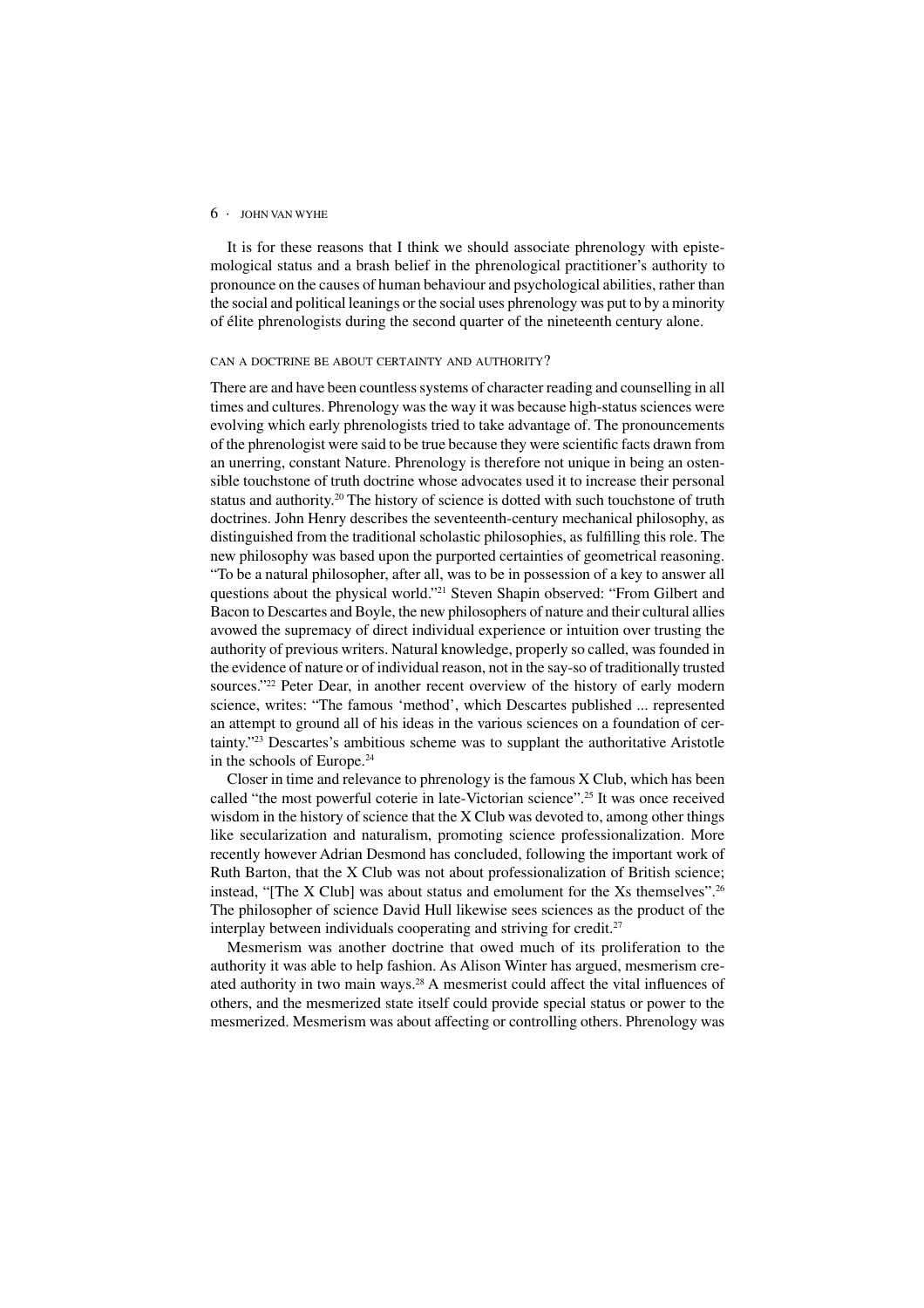knowing about others or revealing their secrets. Hence phrenology's authoritative role was epistemological. Phrenology provided the authority of a scientific seer to the phrenologist not only during trances, nor in a restricted environment such as the anatomy theatre, but everywhere. In every company and in every social situation the phrenologist had the opportunity to make 'observations' — to confirm the truth of phrenology on and to those around him, rendering those of both higher and lower social status into objects of a new scale of phrenological classification.

## A SCIENCE OF FAITH

Phrenology was also a type of faith that was labelled 'science'. The most stressed aspect of phrenology was its verity. Phrenology was not generally a research programme. Phrenologists did not conduct experiments to determine if the phrenological organs were accurately identified. A search for new cerebral organs was not a significant part of phrenology. The details of phrenology were all taken on faith from existing practitioners/believers buttressed by a belief that confirmative observations meant the faith was justified and scientific. Contradictory findings were explained away or ignored. The point was, phrenologists were not out to find the truth — they already had it. After all, as the *Phrenological journal* boasted: "phrenological ... is another word for natural", and "whatever is natural is just to the same extent and in the same degree phrenological".29 In fact, every use of phrenology was a use of faith. Every time one diagnosed a head one relied on the faith that it was true that this particular bump housed its faculty. The authority and certitude that scientific 'facts' had acquired in the early nineteenth century was becoming more and more familiar to lay audiences. We see this in the growth of scientific societies or in the more than two dozen provincial disciplinary societies devoted to natural knowledge such as natural history or botany, as well as journals and the flood of popular science literature.<sup>30</sup> Phrenology combined belief in observational certainty with faith in the phrenological localizations handed down by early practitioners. Therefore phrenologists could make sweeping generalizations while remaining confident in the empirical nature of their knowledge.

Of course I do not mean to imply that other sciences do not contain or use faith, but that phrenology was mostly so and that that faith was in the certitude of phrenological knowledge of human nature. Benevolence was always under that particular bit of skull and what phrenology dictated about it was true and could not be contradicted. Observations had rendered it "established" for all time.<sup>31</sup> The phrenologists' democratic-sounding pleas for empiricism and public observation to prove their science have been interpreted as reason to equate phrenologist with reformer, as if phrenologists were out to undermine élite authority and democratize science for all.<sup>32</sup> Hence Cooter's observation: "As its findings were visible, so its theory and practice were easy to grasp. Thus the defence of phrenology was always inseparably a defence of the rights of 'the people' against the rule of privileged groups."33 Similarly Shapin argued that the phrenologists' appeals to the availability of phrenological observation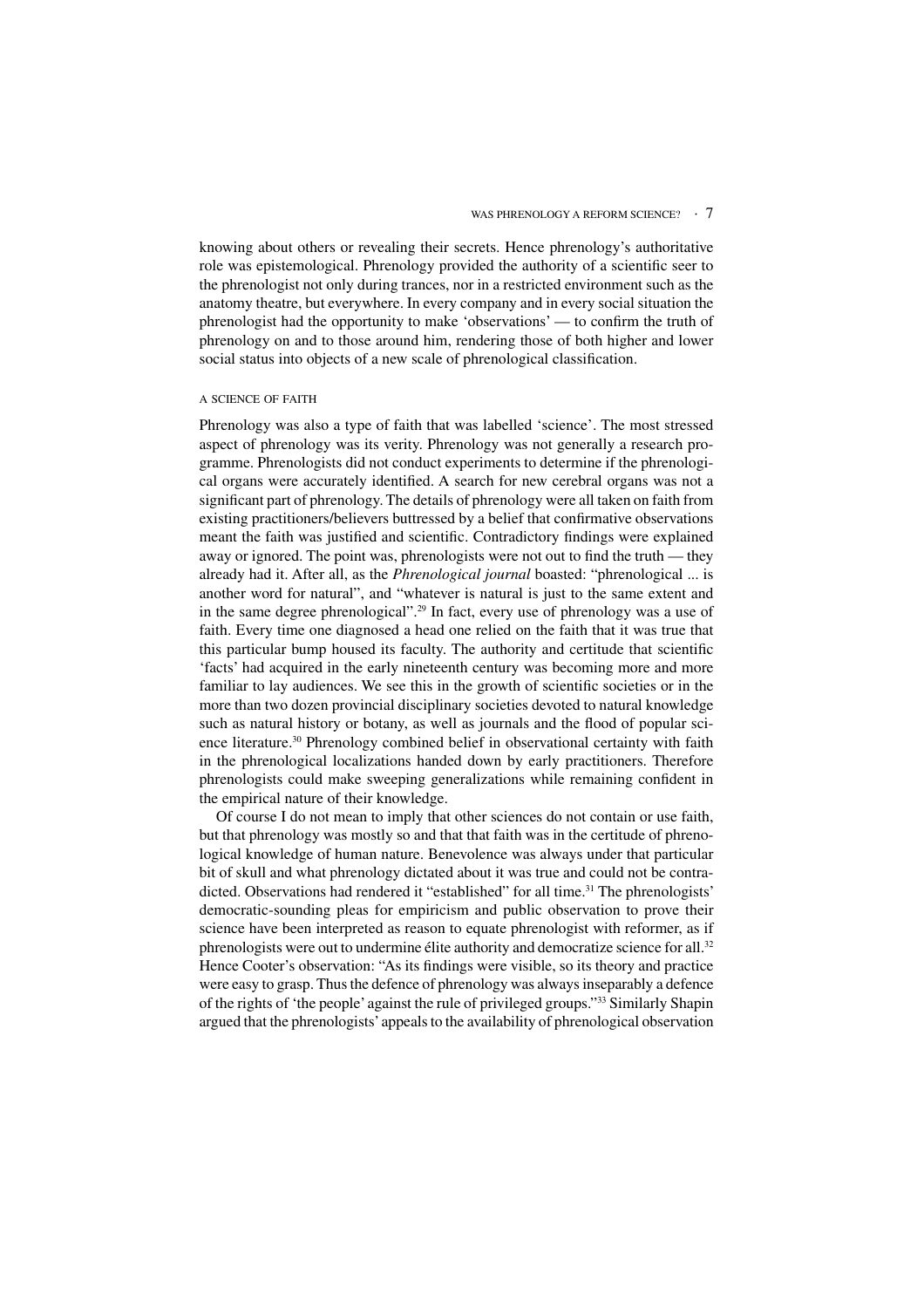to all was a symptom of the phrenologists' "social programme, and was in itself a proposition of great social significance".<sup>34</sup>

The emphasis on observation was not just a means of criticising élite philosophers in Edinburgh.35 The practice began with Gall many years before phrenology came to Scotland and continued throughout phrenology's existence.<sup>36</sup> Phrenologists insisted that observation and knowledge were available to everyone only insofar as these claims justified their own participation in otherwise specialist subject matter, and when critics pointed to discrepancies in phrenology, or when disreputable mountebanks used head reading to make fast money, contradictory arguments appeared. Then phrenologizing depended on intimate familiarity with the details of the science or individual skill in reading the organs correctly.<sup>37</sup> This feature was highlighted by the well-connected physician and physiologist Peter Mark Roget (1779–1869), now remembered as the author of the thesaurus that bears his name, in his entry in the *Encyclopaedia Britannica*. 38 Roget claimed to examine phrenology only for its physiological and anatomical merit, self-consciously avoiding the more 'irrational' forms of criticism, an approach that signalled his standing above such impassioned diatribes. Roget coolly concluded that phrenology was unfounded and the claims of its proponents exaggerated. Roget observed that the phrenologists turned tails to suit their needs so that they could proclaim "that the evidence of their science are palpable and demonstrative, that the field of nature is open to all inquiries ... [and] when such judgement is against them, they can turn round, and allege that in order to arrive at the truth a peculiar discretion and tact" and long experience are necessary.39 The common denominator was always that the phrenologist should be recognized as a man of scientific authority.

Phrenologists following Spurzheim sometimes used reform language because it was also useful to attract new recruits. Calls to reform education, criminal punishment, government, free trade and society were commonplace in the 1820s and 1830s. But not all talk of reform was sincere or effective. It need not reflect the thoughts of a social reformer. Phrenologists never acted coherently in party political affairs.<sup>40</sup>

#### THE CERTAINTY OF PHRENOLOGY

What we loosely call 'phrenology' evolved considerably from the 1790s to the 1960s. From its inception Gall's system was about certainty. "Nature", Gall wrote to a prospective lecture organizer, was his "sole authority", which allowed Gall to triumph over his opponents through the greater epistemological power of his natural knowledge.41 Gall adamantly repeated in his writings that his system swept away the old speculation about mind and so conferred certainty where metaphysics produced only confusion. That is, Gall claimed greater certainty for his science because of the association he made between it and an irrefragable touchstone of truth. As Gall recalled his medical student days,

We had much said to us about the functions of the muscles, the viscera, etc., but nothing respecting the functions of the brain and its various parts. I recalled my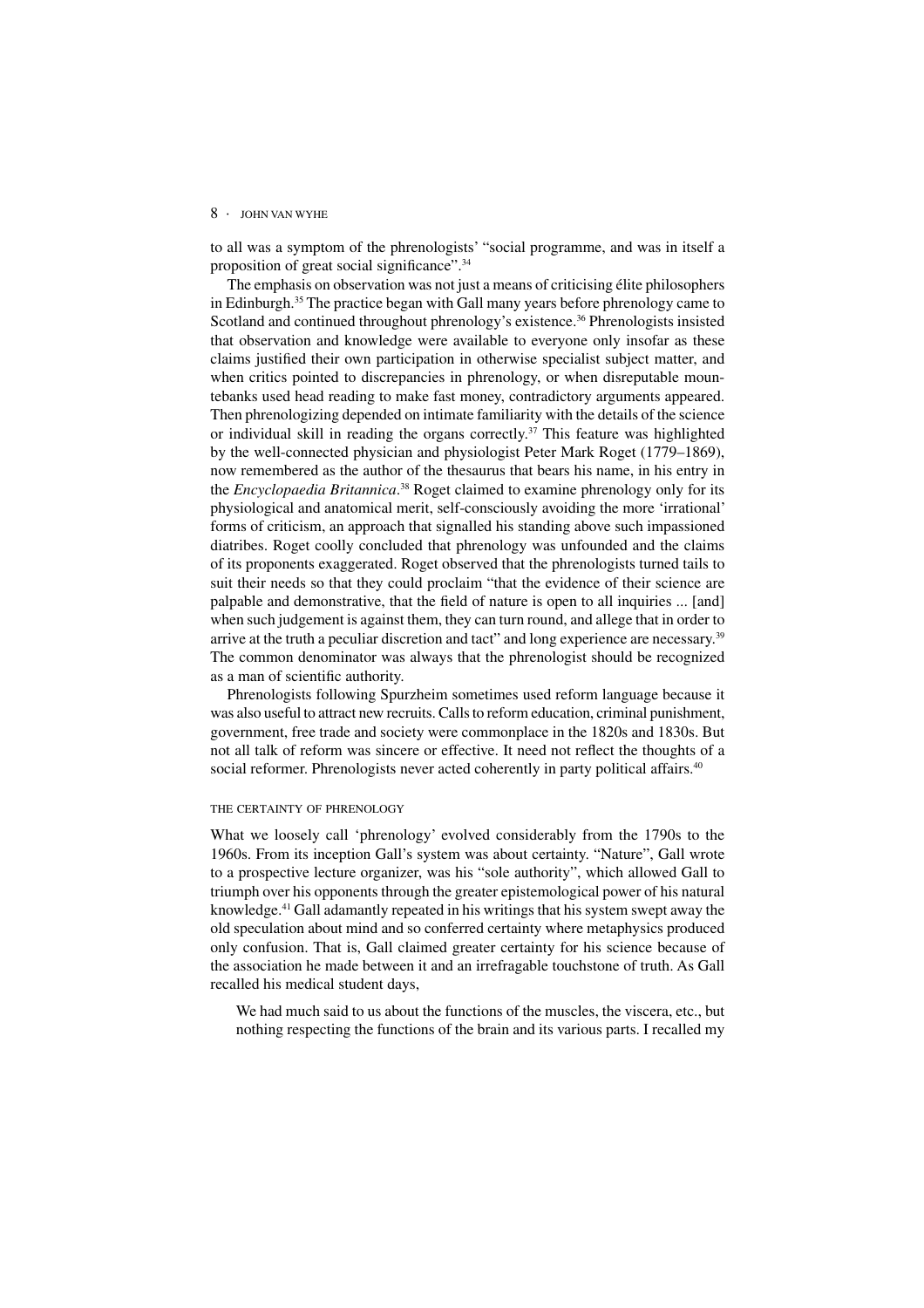early observations, and immediately suspected, what I was not long in reducing to certainty, that the difference in the form of heads is occasioned by the difference in the form of the brains.<sup>42</sup>

The period in which Gall was in public the most, when he most frequently presented his system and received the most praise and criticism, was during his great lecture tour of more than forty European cities between 1805 and 1807.<sup>43</sup> During this time Gall and his system or *Schädellehre* were all the rage. Gall lectured at universities, courts and castles, and had debates with eminent scientific men across northern Europe. It is tempting to conclude that Gall sought to promote and diffuse his new science. But this would be misleading. Gall repeatedly told his audiences that his system was too difficult for them to try. When Gall left Germany in 1807 and settled in Paris, no disciples remained in Germany to sustain Gall's doctrine. It died out when Gall, the only practitioner, departed. The Amsterdam newspaper *De Ster* reported in 1806 that Gall did not approve of any of the pamphlets by others about his system because Gall wished to be the only exponent of his system.<sup>44</sup>

If we suppose that Gall sought only *scientific* status or to spread his doctrine, his tour could be considered of questionable success. If, however, we consider what it did for Gall's social and intellectual status and authority, then it was a dazzling success, which is how Gall himself regarded it. Throughout his tour, Gall moved in élite circles, not only aristocratic, bureaucratic and clerical, but also cultural and scientific.<sup>45</sup>

The crucial point for Gall was convincing his audiences. He tried to convince them that he had discovered an important new science by virtue of which he was a unique authority on human nature. In this endeavour all means were legitimate. "Generally I have arranged my lectures so that they have a great interest for everyone."46 It worked. Gall was, for a time, one of the most famous men in Europe. He made a fortune, and by his own account, was immensely satisfied.<sup>47</sup>

It was the attempt of Gall's former dissectionist Johann Gaspar Spurzheim (1776–1832), from 1814 to reproduce in Britain the success Gall had achieved in Europe, that allowed phrenology to become a socially significant phenomenon. At first Spurzheim called phrenology "the physiognomical system of Drs Gall and Spurzheim". Spurzheim told his British audiences and readers that the aim of the system he was espousing was "the knowledge of human nature".<sup>48</sup> According to Spurzheim, human nature was still largely a mystery. There were some basic reasons for this lamentable state of knowledge. One was that Man was generally treated as a being distinct from the rest of Nature, which was false.<sup>49</sup> Another was that there were so many conflicting opinions. How could one know which to believe and which to reject? The answer lay in the physiognomical system. By considering Man naturally, and by following the methods of physical science, one could expect consensus. Spurzheim claimed that the physiognomical system contained all of these elements, which previous philosophies lacked. Thus the long-sought-for certainty about human nature, morals and mental philosophy was dawning. The main point of the system was not any changes that would be entailed by its new revelations of Man's true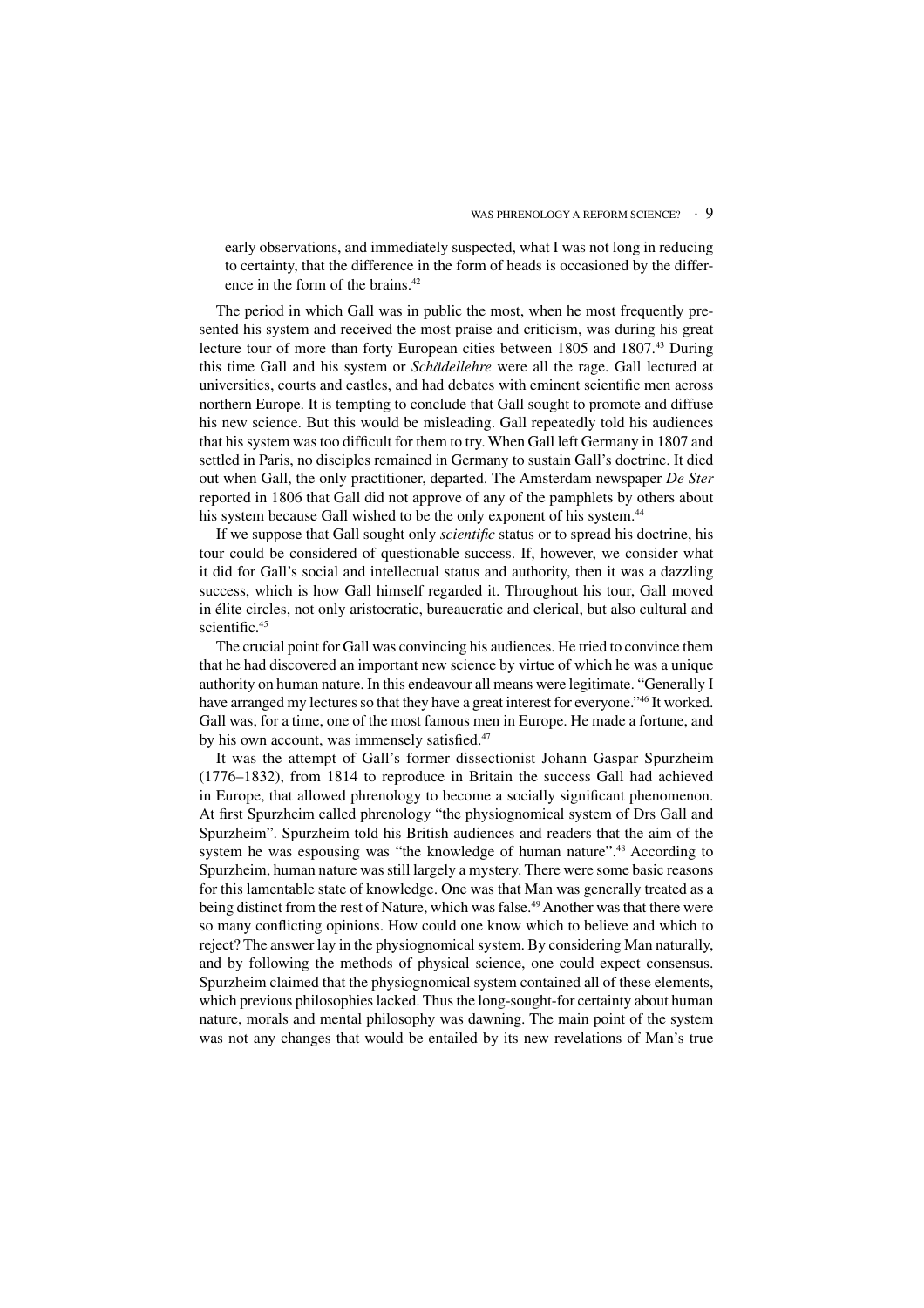needs and capacities, but the *certainty* of the knowledge of Man.50 Gall's system was *the* science of human nature — the greatest of sciences; it would conquer where philosophers and theorists had struggled in vain for centuries. Hence it should be of interest to everyone, as Spurzheim declared: "it is impossible to find any object of greater importance than this, or of more durable interest."51

The prevailing explanation of Spurzheim's aims is that he was "primarily interested in the applications of phrenology to the reform of society and morals".52 I think the evidence points elsewhere. Spurzheim's main aims were rather fame and wealth rather than the reform of society.53 Although Spurzheim boasted that all must be "different from what it has hitherto been", and denigrated the "uselessness of the proceedings of our predecessors" (as his British disciples too would later boast), Spurzheim had no specific plans for change or reform.<sup>54</sup> His language of reform was a hollow bid for recognition. Spurzheim was never involved in social reforms, founded no schools or asylums, and took no part in political life in Britain, Germany, France or the USA.55 Grand prognoses of change made exciting reading with reform bills on the political horizon, but there was nothing behind them, clearly not the "vast programme for the re-distribution of rights, privileges and priorities within British society" that Steven Shapin inferred from the phrenologists' overblown rhetoric.56 The older interpretation was supported by Spurzheim's rhetoric that one of the benefits of the establishment of his certain science of Man would be a more rational organization of society. However, rhetoric of change was only one of many techniques Spurzheim employed to emphasize the sweeping power and relevance of the system *he* was expounding. Writing and lecturing on phrenology provided Spurzheim's primary income. When his lectures were banned in 1825, he moved from Paris to London. Even Gall wrote a friend that Spurzheim "has made the whole thing more of a money maker than a pure search for the truth".57

Through phrenology, according to Spurzheim, one could quickly and easily step to the forefront of scientific status.<sup>58</sup> Hence phrenology, that "great Limbo of vanity" as the editor of the *Edinburgh review* and staunch anti-phrenologist Francis Jeffrey called it, tended to draw particularly arrogant men as its main advocates.<sup>59</sup> And so phrenology, as Gall's system before it, was a science of certainty. It conferred certain truth and knowledge on its possessors. These powers of firm and certain knowledge could, of course, be applied to major intellectual and political debates of the time, be it reform of parliament, social reform, education, or repeal of the Corn Laws, or they could be used simply to demand respect at a social gathering.

In the *Transactions of the Phrenological Society* (established in 1824), the first publication devoted to phrenology, the essential advantage of the science was described by George Combe (1788–1858) as an epistemological certainty.<sup>60</sup> Here a careful reading reveals the place the reform of society held for phrenologists in the early 1820s. First of all, the "system of truth" (phrenology) conferred epistemological certainty on those who believed in and practised it.61 Subsidiary to this *Leitmotif* was the fact that phrenology would bring clarity to the philosophy of Man.

Phrenology, by presenting to observation a corporeal organ, by means of which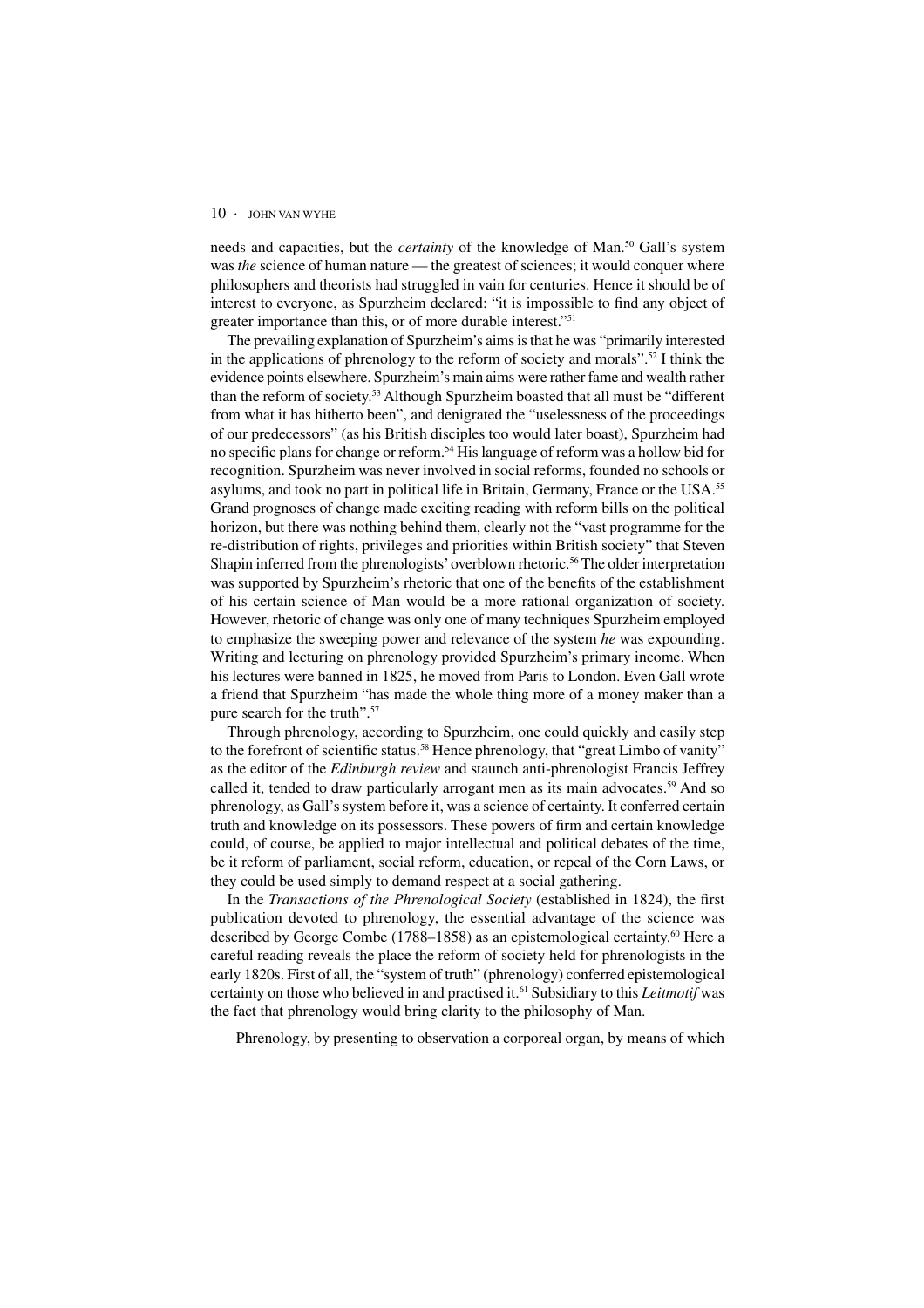a particular faculty manifests itself, will tend considerably to do away with the airiness and shadowy uncertainty which at present attend this branch of metaphysical science ... and by this mode of philosophizing, any point which has once been fixed, will not be liable to be again shaken loose and subjected anew to uncertainty and doubt.<sup>62</sup>

Here we might be tempted to conclude that phrenology was only a method employed by certain men in Edinburgh to undermine élite university philosophers. However, this interpretation is rendered problematic by the fact that the university philosophers themselves, such as Thomas Reid and Dugald Stewart, did not agree on this question. So, on this point at least, it was not a question of phrenology versus élite philosophers of mind.

Observation was one of the foundation stones of phrenological certainty. As Combe wrote in the "Preliminary dissertation on the progress and application of phrenology":

The degree of conviction resulting from observations ... repeated on a great variety of individuals, and in every diversity of circumstances, far surpasses that which can be produced by perusal of the most minute and authentic details of cases observed by others. By contemplating phenomena as they actually exist, the mind forms a judgment concerning the real nature of their relation to each other, with higher degree of certainty and satisfaction.<sup>63</sup>

Only on pages 52–53 of the "Preliminary dissertation" is it mentioned that society could be better arranged if phrenology were accepted as true. It is not my point to deny that many phrenologists wished to change society. However, I think we need to restore this point to its proper place within the culture of phrenology, as one of a number of subsidiary reasons why phrenology was considered important or useful.

Another founding declaration of the Edinburgh phrenologists was the unsigned "Introductory statement" that commenced the *Phrenological journal*, the main organ for the phrenologists of Britain until  $1847<sup>64</sup>$  On the first page the editors stated that they wished to "make our motives and our objects perfectly understood ... [since] very few individuals indeed have *yet* formed an adequate conception of the real nature, the cogent evidence, and the vast importance of phrenology". What was this vast importance? Was it the light phrenology threw on how society ought really to be arranged? Alas, no. This "system [which is] near its certain destination of being deemed the most important discovery of modern times" had as its "object" "scientific truth".<sup>65</sup> In this introductory statement at least, "scientific truth" meant that questions long debated were to be considered soluble by the advocates of phrenology. More particularly, phrenology was useful in overcoming the derision and counter-arguments of sceptics at social gatherings.<sup>66</sup> Here the social muscle of phrenology was first flexed. After all, as the writers added: "Mr Abernethy, of high medical renown, has, in a tract on the subject, in 1821, borne his testimony to the beauty and certainty of *the philosophy*  of mind, to which the phrenologists have been led."67 In this introductory statement there was no difference of social class between phrenologists and their critics. The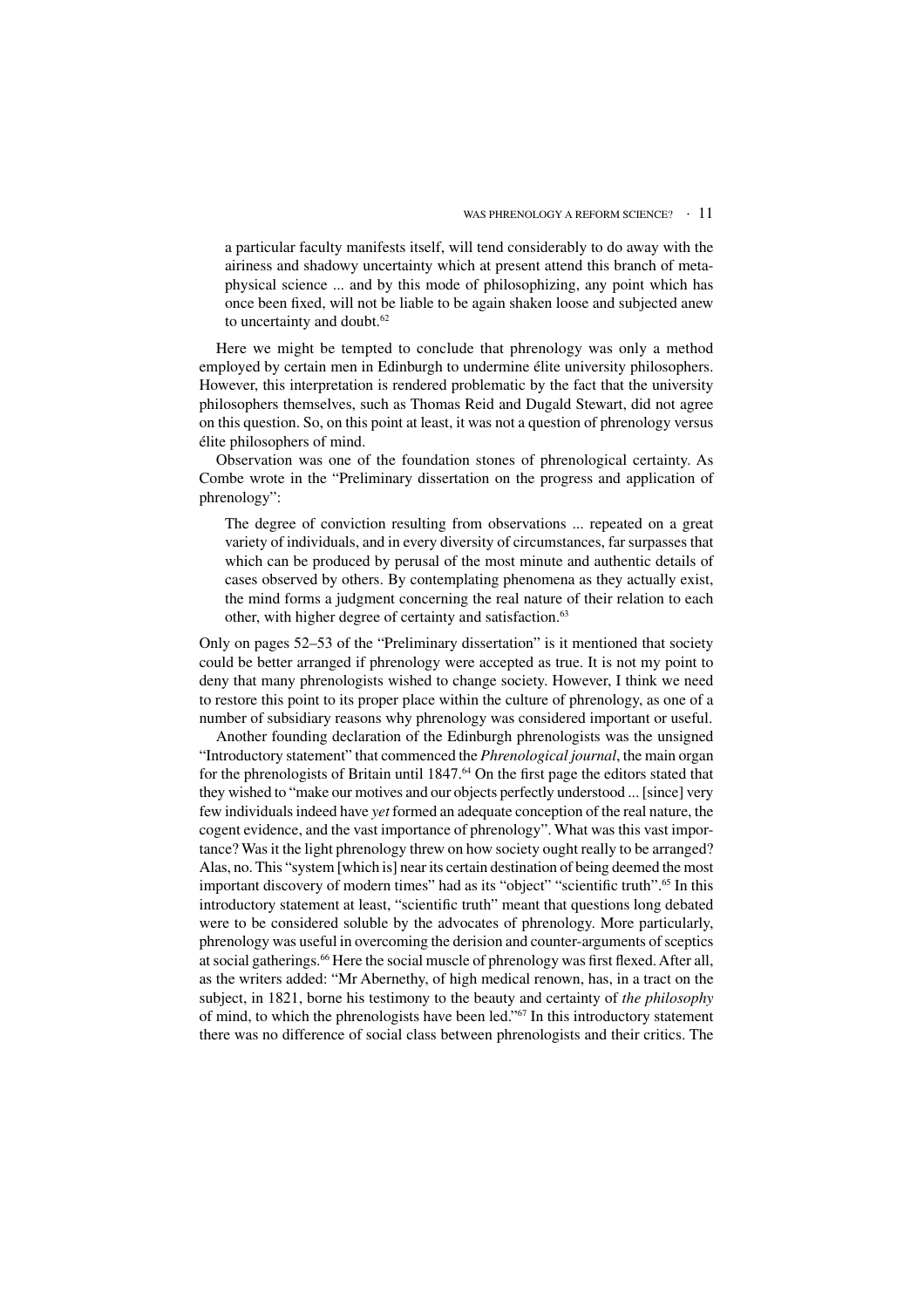phrenologists were described as "men of philosophical habits" or "inquiring men".68 In the final paragraph we read that if there were a difference between phrenologists and their critics it was likely to be age, not social class or status.<sup>69</sup>

These were not merely enthusiastic early statements that do not reflect what phrenologists generally believed. In 1832 T. I. M. Forster, the man who coined the word 'phrenology' for this system in 1815, wished to call "the attention of the [British Association for the Advancement of Science] to ... perhaps the highest department of human science, viz. *the foundation of certitude in the perceptions of the mind, and on the nature of axioms* [i.e. phrenology]".70 George Combe tirelessly advocated essentially the same point. "A fierce and universal conflict of opinions is maintained on many important subjects connected with mind, which cannot be satisfactorily settled till the true philosophy of man shall be discovered and understood."<sup>71</sup> "If, therefore, Phrenology could introduce into the philosophy of mind even a portion of the certainty and precision which attend physical investigations, it would confer no small benefit on this interesting department of science; and ... it is fully competent to do so."72 It was fully competent to do so, in Combe's view, because it possessed "an irresistible authority".<sup>73</sup> Since this was the case, phrenology was "one of the most valuable discoveries that ever graced the annals of philosophy".74 Dr William Gregory, Fellow of the Royal Society of Edinburgh and of the Royal College of Physicians of Edinburgh, recommended phrenology in 1836 because it offered certain knowledge of character.

I have studied the science of Phrenology, and have the firm conviction that, in the hands of properly qualified observers, this science affords the means of ascertaining with certainty the natural dispositions and talents of such individuals as possess healthy brains.... I have also had very frequent opportunities of witnessing the facility and certainty with which character is discriminated by practised phrenologists in the case of living persons. It would be superfluous to point out the advantage of such a power, especially in the case of convicts.75

In France too phrenologists such as Joseph Vimont (1795–1857) proclaimed that phrenology was important because of the certainty of its facts.76

In America also, phrenology was billed as valuable and useful because it provided certain knowledge of human nature. The Fowler family was foremost in this. The practical phrenologist Lorenzo Niles Fowler (1811–96) told the readers of his countless practical phrenology works that phrenology was absolutely true because "the facts are self-evident".<sup>77</sup>

The phrenological phenomena are uniform, throughout the whole human family, and throughout the whole animal kingdom. The whole world is challenged not only to produce a single important exception, but also to examine the facts in the case. This uniformity proves the existence of certain phrenological laws which govern these phenomena. Phrenology, then, is consistent in theory, and susceptible of physical demonstration, by an appeal to nature, and to facts.78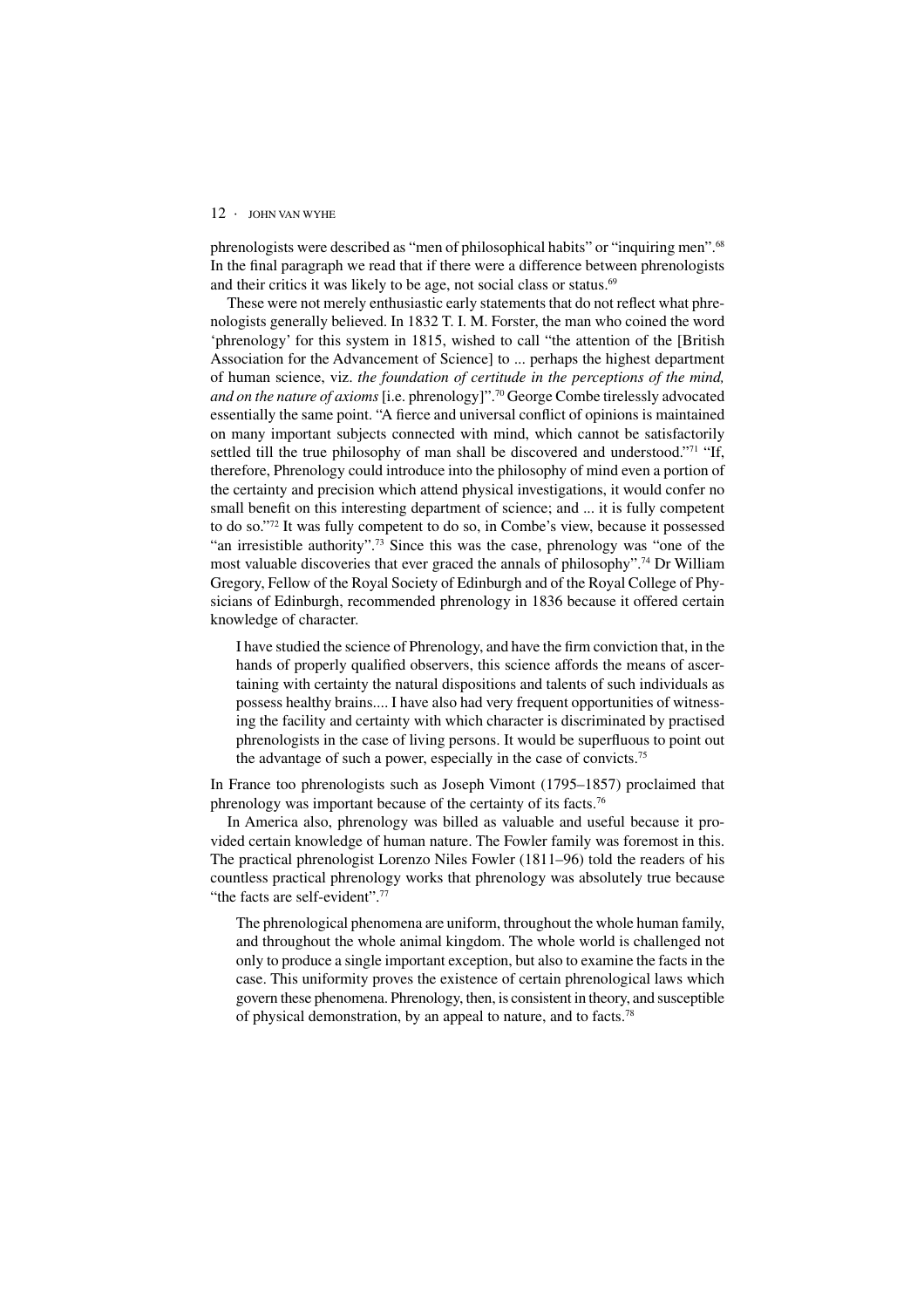Lorenzo's brother, Orson Squire Fowler (1809–87), also represented phrenology as true of necessity and therefore the pronouncements of its practitioners were commensurably valid.79 This certainty translated into the authority of the phrenologist to pronounce on the answers to questions such as which career or spouse to pursue, because the phrenologist, like the "mariner with his compass to direct his ship over the boundless ocean", had "the compass of the mind, by which they could direct with unerring certainty, the steps from childhood to youth, from youth to manhood".<sup>80</sup> The prominent American Christian phrenologist Rev. George Sumner Weaver (1818–1908) declared that phrenology was the key to "unlock the golden treasurehouse" of mental science and "confer upon every man, every woman, the priceless boon of [self] knowledge".<sup>81</sup> Even in the early twentieth century the psychologist and critic of cerebral localization Shepherd Ivory Franz observed that phrenology was distinguished from other forms of psychology by "a definiteness to diagnosis".<sup>82</sup>

By virtue of the unquestionable truth and accuracy of phrenological knowledge about human beings, the possessors of this knowledge could use it as an argumentative weight to throw onto the side of whatever endeavours they pursued. The middle-class reformers studied by Cooter and others are one example of this. Cooter observed that phrenology provided "what all who seek to morally reform society require in the face of their opponents, an ultimate touchstone of truth — a touchstone, moreover, that, in stemming from nature, could be held to be uncorrupted by the culture and customs nurtured arbitrarily by the traditional retainers of power".83 Similarly, E. P. Thompson argued that phrenological Owenites used phrenology as "the last and conclusive link" in their chains of arguments on behalf of a rationalized secular society.84

Christian phrenologists in Britain and America often used phrenology as additional weight to prove the existence of God. Phrenological organs such as Veneration or Wonder possessed the innate functions to worship a deity and feel awe at the thought of a creator.85 Calvinists felt vindicated by the phrenological faculties for greed and desire that confirmed human depravity.

The certain truth of phrenology was naturally an essential point for professional phrenologists, those who made a living by lecturing or writing on phrenology or performing phrenological delineations. The preface to a self-advertizing pamphlet by the mid-nineteenth-century practical phrenologist H. Lundie is a typical illustration of the connection between phrenology's authority and the urgency with which the public was advised to consult a phrenologist (in this case Lundie himself). Lundie, making no reference to reforming society, argued that all the decisions of life should be guided by the authoritative knowledge of the phrenologist:

... by far the greatest number of those evils attendant on frail humanity, would be avoided [if] at every turn of life we should consult this infallible oracle [phrenology]. If about to marry, Phrenology will point out to us the characters, dispositions, and tempers of those with whom we are about to be united for life. Have we sons and daughters — and do we wish them to learn those trades, callings, and professions best suited to their various organisations? If so, Phrenology will point out to us their various capabilities, and prevent that cruel disappointment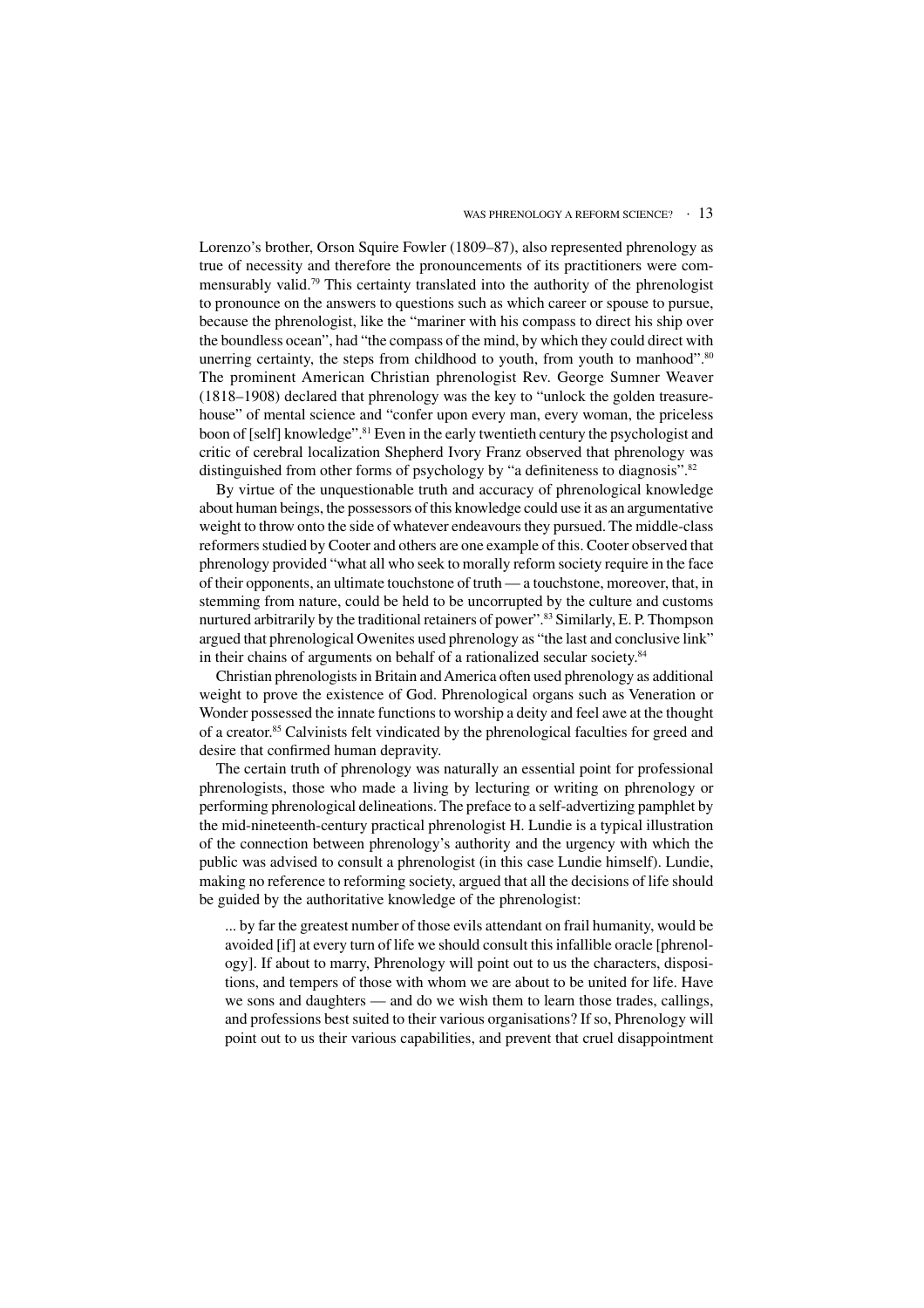which is to be met with in every day's occurrences; and, if we are desirous of knowing the true characters of clerks, shopmen, domestics, masters, &c, Phrenology will teach us to read it in the various shapes and developments of the human head. Does it not then become the bounden duty of parents to have the heads of their children examined...?86

#### **CONCLUSION**

I have argued that phrenology was not, essentially, about reform but about "irresistible authority".87 Phrenology was used as an alternative or supplementary foundation for intellectual and epistemological authority. This was so not just to further the aims of reformist groups. Phrenology, as a new science with "lofty pretensions", was a highly competitive option to supplement one's status and authority in the way that membership in a gentlemanly club or geological society could be.88 Of course I do not mean that phrenology was *only* about authority and certainty. Phrenology's inspiration for non-phrenologists in particular is probably irrelevant to this view, especially for those non-phrenologists whom it inspired to think in new ways, such as those who took care of the insane and investigators of the brain.

This essay has aimed at a particularly intractable target, our general understanding of 'phrenology' as a science with "reformist pretensions".89 In one sense there is no such thing as 'our general understanding', it is a short cut for similarities in many modern representations of phrenology. The case presented here is therefore particularly vulnerable since it can always be asserted that no one really holds this general view, that it is only a straw man. Similarly, it would not be difficult to contradict the general view as I have represented it, with the citation of isolated passages from previous historians of phrenology where they characterize phrenology otherwise. But these will not do. The general tenor of the large body of historiography referred to here is unmistakable. The cumulative effects of this literature have been to constrain the possible understandings a reader can create regarding phrenology. As Seymour Mauskopf has written:

The historiography of phrenology has exhibited what is perhaps the clearest and most coherent development of any literature on marginal science, moving over time from a rehabilitative effort initially couched in terms of the contribution of phrenology to neuro-anatomical development, to a much more social and relativistic orientation. In so doing, this literature has reflected the more general shifts of interest and orientation in history of science over the past forty years.90

Nevertheless, it should be clear that the foregoing discussion is not intended to falsify the writings of social historians of phrenology who argued that many phrenologists used their science to justify demands for greater social participation, political, educational, and other reforms, and so forth. Cooter, for example, knew perfectly well that phrenologists were not merely reformers. Social reform was only one of the consequences seen to follow from the establishment of phrenological certainty about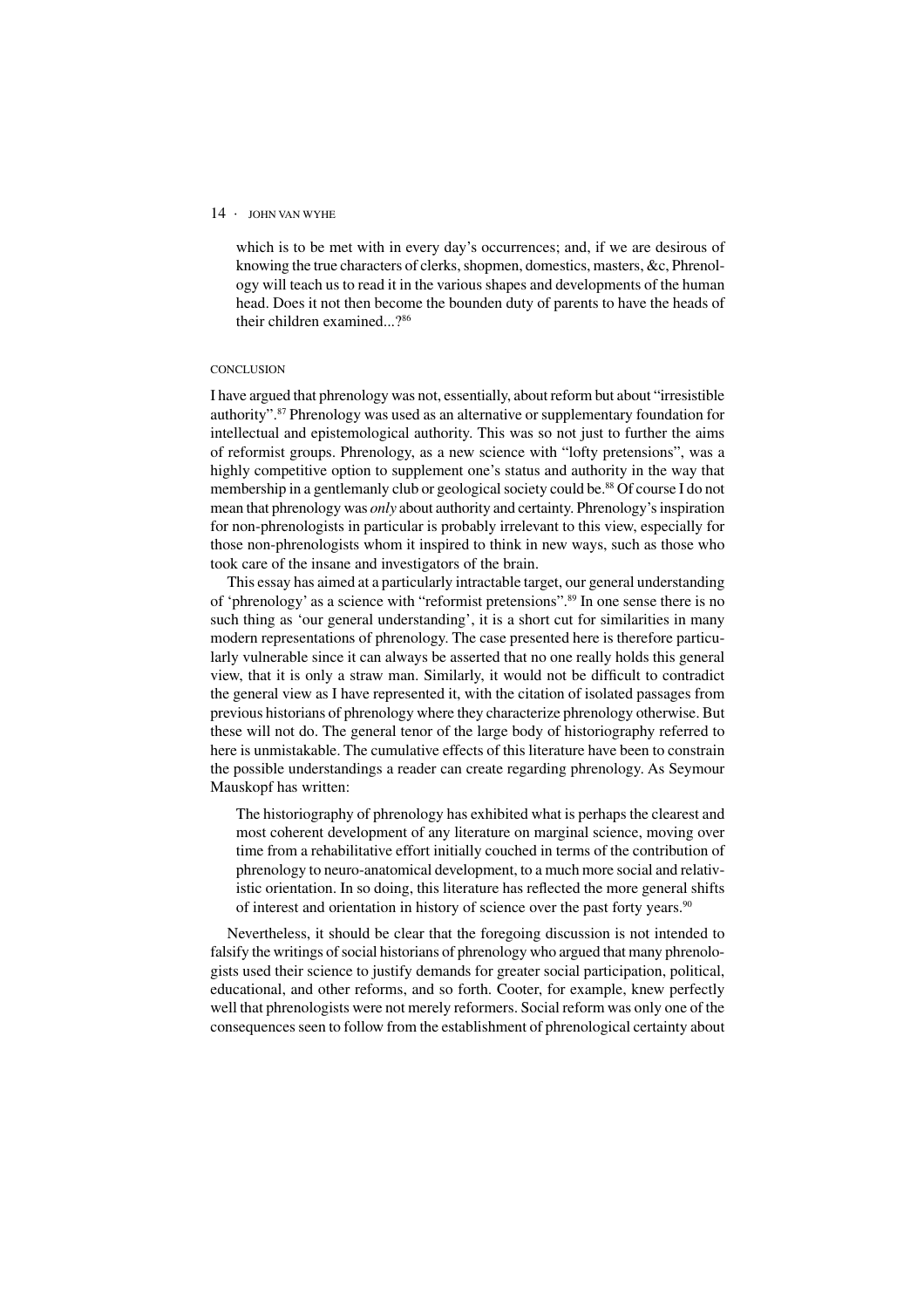human nature. Instead, my aim is the general characterization held by historians of science today about phrenology.

I hope this disquisition has demonstrated that phrenology was used to create personal authority through certain knowledge, or one might even say *positive* knowledge — just as August Comte wished to establish a positive science of human sociology based on certain natural facts and saw fi t to borrow from Gall's version of positive psychology. Philosophers had long been envious of the epistemological certainty that adhered to the pronouncements of men of science, as when Thomas Reid, the leading figure in the Scottish 'common sense' school, hoped that philosophers of mind would "produce a system of the power and operations of the human mind no less certain than those of optics or astronomy".91 If we must use generalizations for things like phrenology, it seems more appropriate to say that phrenology was about authority.

## ACKNOWLEDGEMENTS

I am grateful to Ayako Sakurai for provocative discussions and Aileen Fyfe, Adrian Desmond, Jim Secord, Rob Iliffe and two anonymous referees for feedback on earlier versions of this paper. I am also grateful to the National University of Singapore for funding part of my research.

#### **REFERENCES**

- 1. Roger Cooter, "The conservatism of 'pseudoscience'", in Patrick Grim (ed.), *Philosophy of science and the occult* (New York, 1982), 130–43, pp. 130–1.
- 2. *Ibid*., 130. See also: Roger Cooter, "Deploying 'pseudoscience': Then and now", in M. Hanen, M. Osler and R. G. Weyant (eds), *Science, pseudoscience and society* (Waterloo, Ont., 1980), 237–72.
- 3. Cooter, *op. cit.* (ref. 2); Roger Cooter, "Phrenology and British alienists, c. 1825–1845", *Medical history*, xx (1976), 1–21, 135–51, reprinted in Andrew Scull (ed.), *Madhouses, mad-doctors, and madmen: The social history of psychiatry in the Victorian era* (Philadelphia, 1981), 58–109; *idem*, "Phrenology: The provocation of progress", *History of science*, xiv (1976), 211–34; *idem*, *op. cit.* (ref. 1); *idem*, "The politics of brain: Phrenology in Birmingham", *Society for the Social History of Medicine bulletin*, no. 32 (1983), 34–36; *idem*, *Phrenology in the British Isles: An annotated, historical bibliography and index* (Metuchen, N.J., and London, 1989); *idem*, *The cultural meaning of popular science: Phrenology and the organization of consent in nineteenth-century Britain* (Cambridge, 1984); R. M. Young, *Mind, brain and adaptation in the nineteenth century: Cerebral localization and its biological context from Gall to Ferrier* (Oxford, 1970, 1990); Steven Shapin, "Homo phrenologicus: Anthropological perspectives on an historical problem", in B. S. Barnes and Steven Shapin (eds), *Natural order: Historical studies of scientific culture* (Beverly Hills, 1979), 41–71; *idem*, "Phrenological knowledge and the social structure of early nineteenthcentury Edinburgh", *Annals of science*, xxxii (1975), 219–43; *idem*, "The politics of observation: Cerebral anatomy and social interests in the Edinburgh phrenology disputes", in *On the margins of science: The social construction of rejected knowledge* (Sociological Review Monograph, 27; University of Keele, 1979), 139–78; David de Giustino, "Reforming the commonwealth of thieves: British phrenologists and Australia", *Victorian studies*, xv (1972), 439–62; *idem*, *Conquest of mind: Phrenology and Victorian social thought* (Totowa, 1975); T. Parssinen, "Popular science and society: The phrenology movement in early Victorian Britain", *Journal of social history*, viii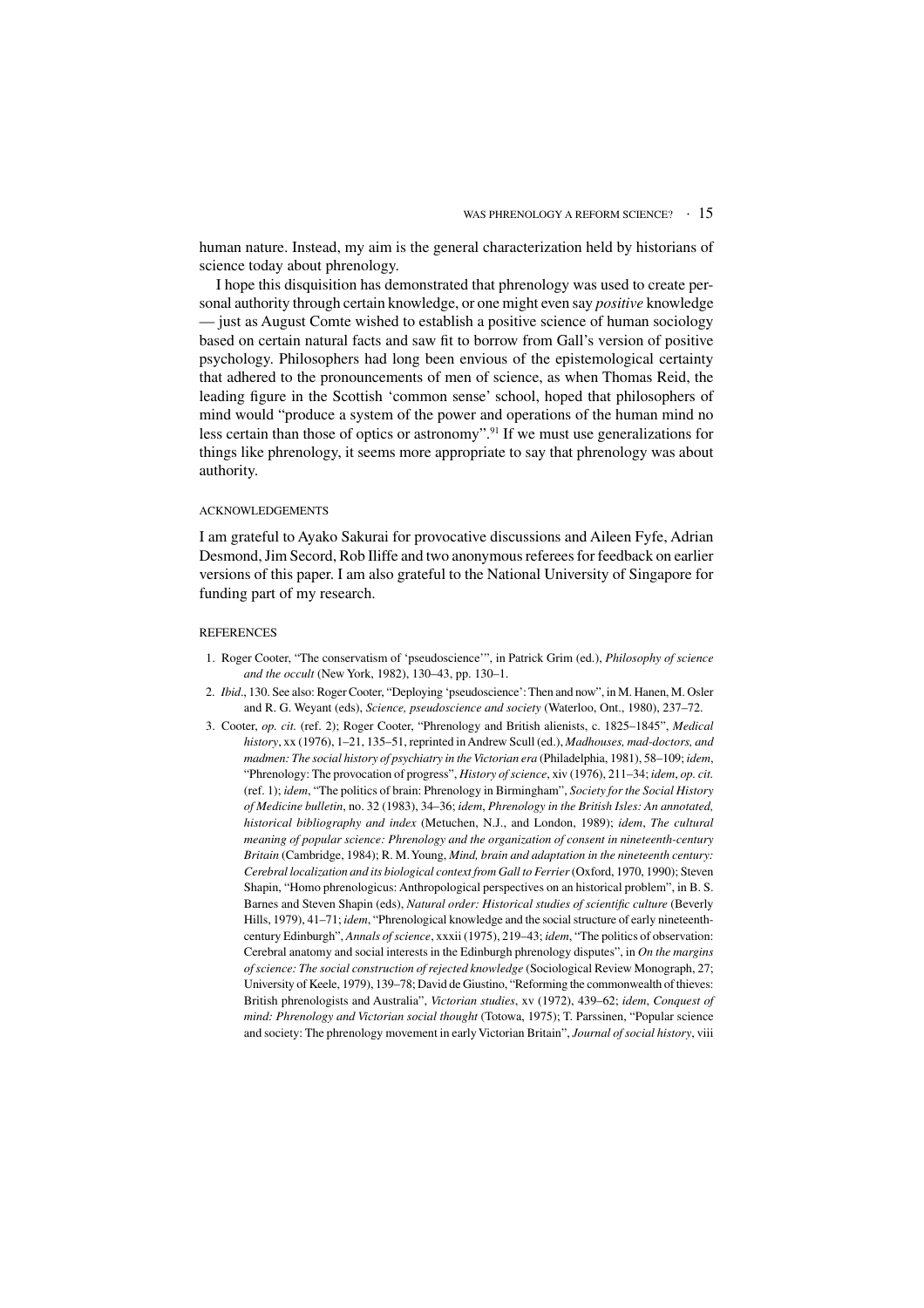(1974), 1–20; Angus McLaren, "Phrenology: Medium and message", *Journal of modern history*, xlvi (1974), 86–97; Ian Inkster, "Culture, insititutions and urbanity: The itinerant science lecturer in Sheffield 1790–1850", in S. Pollard and C. Holmes (eds), *Essays in the economic and social* history of South Yorkshire (Sheffield, 1976), 218-32.

- 4. Cooter, *op. cit.* (ref. 3, 1976), 66. Cooter's approach has been critiqued in David Stack, "William Lovett and the National Association for the Political and Social Improvement of the People", *The historical journal*, xlii (1999), 1027–50.
- 5. J. Morrell and A. Thackray, *Gentlemen of science: Early years of the British Association for the Advancement of Science* (Oxford, 1981), 278.
- 6. R. M. Young, *Darwin's metaphor: Nature's place in Victorian culture* (Cambridge, 1985), 69.
- 7. Nancy Stepan, *The idea of race in science: Great Britain 1800–1960* (London, 1982), 20; James Burke, *The day the universe changed* (London, 1985), 320.
- 8. Adrian Desmond, *The politics of evolution: Morphology, medicine, and reform in radical London* (London, 1989), 174.
- 9. Alison Winter, "Orthodoxies and heterodoxies in the life sciences", in Bernard Lightman (ed.), *Victorian science in context* (Chicago and London, 1997), 24–50, p. 31. Cooter, *op. cit.* (ref. 3, 1984), 317, notes 16 and 17, provides a list of seventeen members of Royal Societies and academics who were also firm phrenologists at one time or another; G. Cantor, "A critique of Shapin's social interpretation of the Edinburgh phrenology debate", *Annals of science*, xxxiii (1975), 245–56, p. 248 lists further exceptions to the generalization, *viz*. "Hon. D. Gordon Hallyburton, or W. C. Trevelyan (son of Sir John Trevelyan, fifth Baronet)"; to this could be added John Fletcher (1791–1836), MD, FRCS Edin., and Thomas Ignatius Maria Forster (1789–1860), Fellow of the Linnean Society, London, FRAS, etc.
- 10. [Henry Wintle,] "On the advantages of phrenology", *Gentleman's magazine*, 1824, 301–3. See Wintle, *A general judgement* (Oxford, 1818), and [Henry Wintle], "Danger of mistaken liberality", *Gentleman's magazine*, 1824, 399–400.
- 11. The first ten volumes of the *Phrenological journal* in the Cambridge University Library are from Whewell's personal library. He was introduced to the science by his friend Thomas Forster but was probably never a firm believer.
- 12. Exceptions are Madeleine Stern, *Phrenological Fowlers* (Norman, 1971); John Davies, *Phrenology: Fad and science* (New Haven, 1955), esp. p. 33. When dealing with American phrenology, which had very little high-brow phrenology to speak of, histories of the subject are likely to focus more directly on the practical phrenologists.
- 13. Cooter, *op. cit.* (ref. 3, 1989), p. ix.
- 14. Cooter, *op. cit.* (ref. 3, 1989).
- 15. Desmond, *op. cit.* (ref. 8), 174. See also Adrian Desmond and James Moore, *Darwin* (London, 1992): "Phrenology was a fashionable anti-establishment science among Edinburgh's traders, pressing for more political power", p. 32.
- 16. See John van Wyhe, "The authority of human nature: The *Schädellehre* of Franz Joseph Gall", *The British journal for the history of science*, xxxv (2002), 17–42.
- 17. H. C. Watson, *Statistics of phrenology: Being a sketch of the progress and present state of that science in the British Islands* (London, 1836), 5.
- 18. Bernard Hollander, *Scientific phrenology: Being a practical mental science and guide to human character, an illustrated text-book* (London, 1902), 303.
- 19. Quoted in Young, *op. cit.* (ref. 3, 1990), 44.
- 20. On the ubiquity of status and authority seeking see Donald Brown, *Human universals* (New York and London, 1991).
- 21. John Henry, *The scientific revolution and the origins of modern science* (London, 1997), 56. See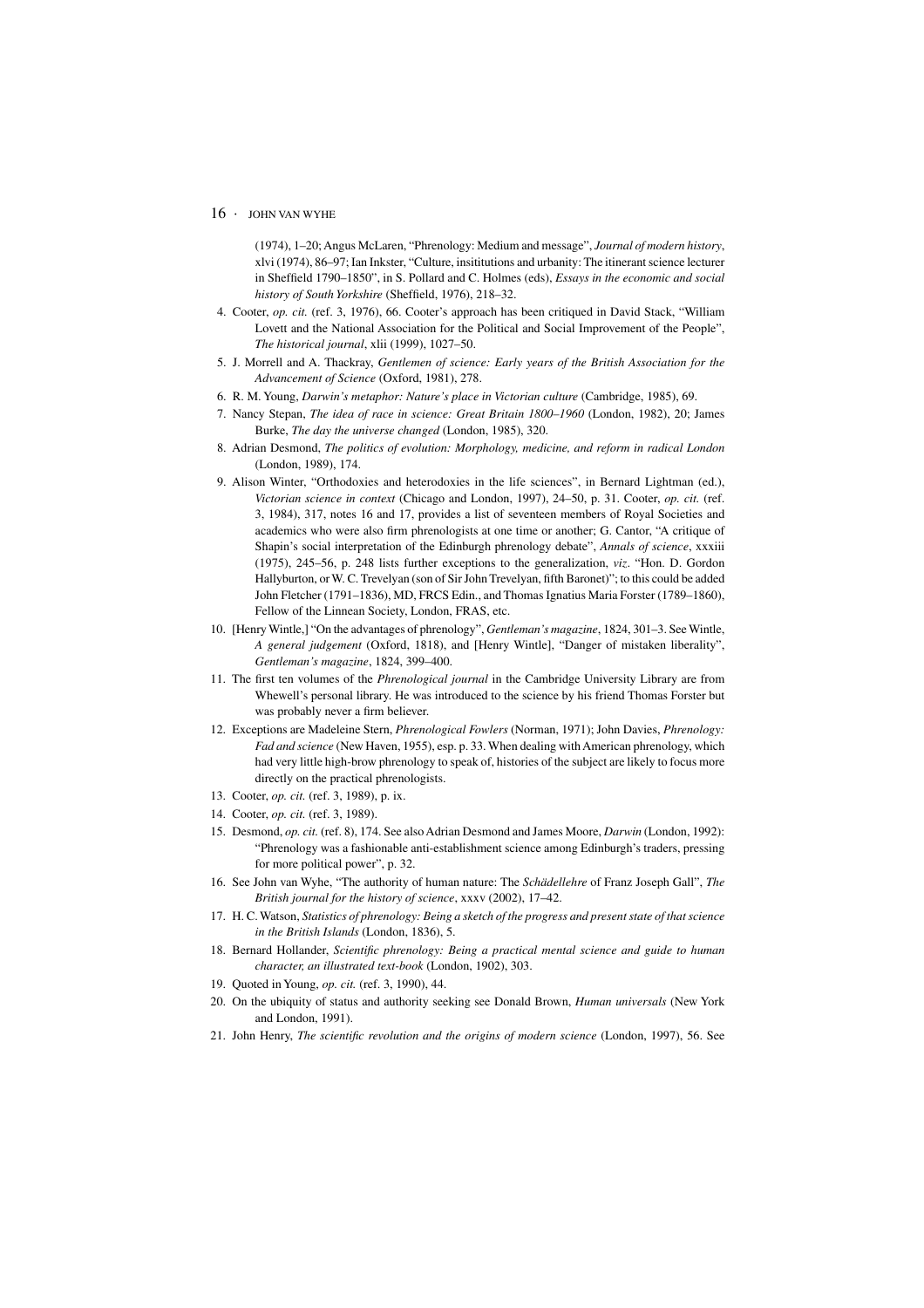also *ibid.*, 4, 58.

- 22. Steven Shapin, *A social history of truth: Civility and science in seventeenth-century England* (Chicago and London, 1994), 16.
- 23. Peter Dear, *Revolutionizing the sciences: European knowledge and its ambitions, 1500–1700* (London, 2001), 82.
- 24. *Ibid*., 83.
- 25. James Moore, "Theodicy and society: The crisis of the intelligentsia", in Bernard Lightman and Frank Turner (eds), *Victorian faith in crisis: Essays on continuity and change in nineteenth-century religious belief* (Basingstoke, 1990), 153–86, p. 172.
- 26. Adrian Desmond, "Redefining the X axis: 'Professionals', 'amateurs', and the making of mid-Victorian biology. A progress report", *Journal of the history of biology*, xxxiv (2001), 3–50, p. 12. See also Ruth Barton, "An influential set of chaps: The X-Club and Royal Society politics 1864–85", *The British journal for the history of science*, xxiii (1990), 53–81.
- 27. David Hull, *Science as a process: An evolutionary account of the social and conceptual development of science* (Chicago, 1988); *idem*, *Science and selection: Essays on biological evolution and the philosophy of science* (Cambridge, 2001).
- 28. Alison Winter, *Mesmerized: Powers of mind in Victorian Britain* (Chicago, 1998).
- 29. Anon., "Introductory statement", *Phrenological journal*, 1823, pp. iii–xxxi, p. xxi; see also p. 94.
- 30. Arnold Thackray, "Natural knowledge in cultural context: The Manchester model", *American historical review*, lxxix (1974), 672–709; these figures from *The yearbook of scientific and learned societies of Great Britain and Ireland*, 1844.
- 31. See George Combe, *System of phrenology* (Edinburgh, 1825), or *idem*, *Elements of phrenology*  (Edinburgh, 1824).
- 32. Logie Barrow, *Independent spirits* (London, 1986), 159, argues that there is no necessary relationship between democratic epistemology and empiricist method.
- 33. Cooter, *op. cit.* (ref. 3, 1984), 72.
- 34. Shapin, *op. cit.* (ref. 3, 1979), 146.
- 35. Shapin, *op. cit.* (ref. 3, 1975).
- 36. van Wyhe, *op. cit.* (ref. 16). See Hollander, *op. cit.* (ref. 18), 293, 298.
- 37. George Combe, *Outlines of phrenology* (Edinburgh, 1824), 25.
- 38. Peter Mark Roget, "Cranioscopy", *Encyclopaedia Britannica*, Supplement to the 4th, 5th, and 6th edns (1824), iii, 419–37 (republished as Roget, *Treatises on physiology and phrenology*, i (Edinburgh, 1838)); and 7th edn (1842) (as "Phrenology"), xvii, 454–73.
- 39. *Ibid.*, 85. Replied to in [Watson], "Phrenology and the *Encyclopaedia Britannica*; or the deliberate obstruction of truth", *Phrenological journal*, xii (1839), 278–82; reprinted as H. C. Watson, *Strictures on anti-phrenology, in two letters to Macvey Napier, Esq. and M. Roget, M.D.: Being an exposure of the article called "Phrenology," recently published in the Encyclopaedia Britannica* (London, 1838).
- 40. de Giustino, *op. cit.* (ref. 3, 1975).
- 41. F. J. Gall to R. Meier, 3 March 1806, transl. and reprinted in "Correspondence of Dr. Gall", *Phrenological journal*, xix (1846), 36–42, p. 40.
- 42. F. J. Gall, *On the functions of the brain and of each of its parts: with observations on the possibility of determining the instincts, propensities, and talents, or the moral and intellectual dispositions of men and animals, by the confi guration of the brain and head*, transl. by Winslow Lewis, Jr (6 vols, Boston, 1835), i, 59. See also G. A. L. Fossati, "Gall", *Nouvelle biographie générale*, xix (Paris, 1857), 271–83, p. 275.
- 43. van Wyhe, *op. cit.* (ref. 16).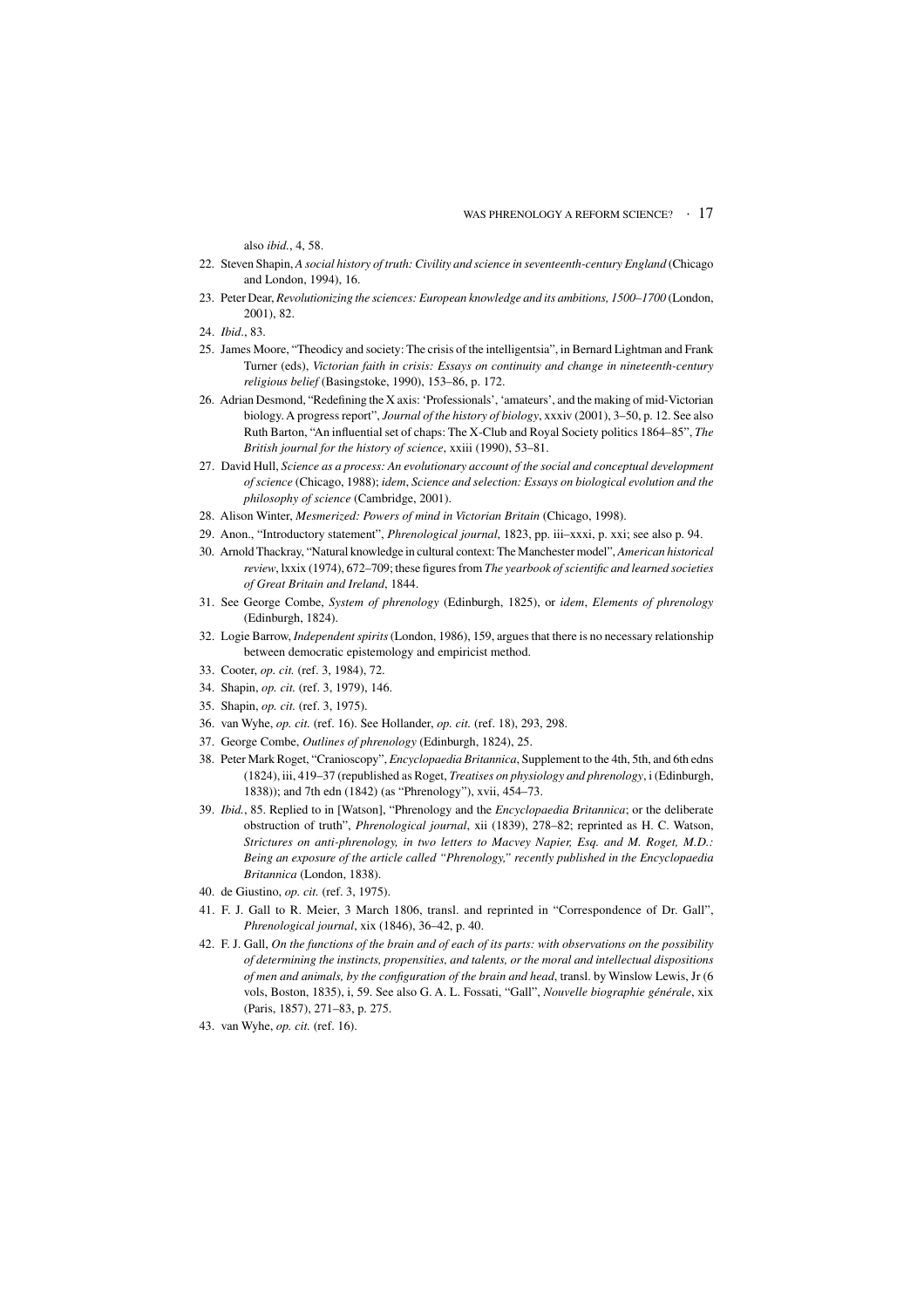- 18 · JOHN VAN WYHE
- 44. L. M. [writing on 20 May 1806], *De Ster*, xxxviii (issue of 6 June 1806).
- 45. van Wyhe, *op. cit.* (ref. 16).
- 46. *Ibid*.
- 47. Max Neuburger, "Briefe Galls an Andreas und Nannette Streicher", *Archiv für Geschichte der Medizin*, x (1917), 3–70.
- 48. J. G. Spurzheim, *The physiognomical system of Drs. Gall and Spurzheim* (London, 1815), 1; and *idem*, *Outlines of the physiognomical system of Drs. Gall and Spurzheim* (London, 1815), 16.
- 49. Spurzheim, *op. cit.* (ref. 48, 1815a), 8.
- 50. *Ibid*., 93.
- 51. *Ibid*., 10.
- 52. Cooter, *op. cit.* (ref. 3, 1984), 7. See also de Giustino, *op. cit.* (ref. 3, 1975), 15.
- 53. See John van Wyhe, *Phrenology and the origins of Victorian scientifi c naturalism* (Aldershot, 2004).
- 54. Spurzheim, *op. cit.* (ref. 48, 1815a), 206.
- 55. Guido Groß, "Die Phrenologie des Dr. Johann Kaspar Spurzheim aus Longuich (1776–1832)", *Kurtrierisches Jahrbuch*, xvii (1977), 35–52.
- 56. Shapin, *op. cit.* (ref. 3, 1979), 145.
- 57. Gall to Streicher, 7 Aug. 1826, in Neuburger, *op. cit.* (ref. 47), 44–45.
- 58. Spurzheim, *op. cit.* (ref. 48, 1815a).
- 59. Francis Jeffrey, "A system of phrenology", *Edinburgh review*, xliv (issue of Sept. 1826), 253–318, p. 254. See F. Egerton, *Hewett Cottrell Watson: Victorian plant ecologist and evolutionist* (Aldershot, 2003).
- 60. George Combe, "Preliminary dissertation on the progress and application of phrenology", *Transactions of the Phrenological Society*, 1824, 1–62; see especially pp. 26–47.
- 61. *Ibid*., 26.
- 62. *Ibid*., 38–39.
- 63. *Ibid*., 59.
- 64. *Op. cit.* (ref. 29).
- 65. *Ibid*., pp. xxx, xiv.
- 66. See the lengthy description in *ibid*., pp. x–xi.
- 67. *Ibid*., p. vi.
- 68. *Ibid*., p. v.
- 69. *Ibid*., p. xxxi.
- 70. Forster to C. G. B. Daubeny, 9 May 1832, quoted in Morrell and Thackray, *op. cit.* (ref. 5), 277, emphasis in the original.
- 71. George Combe, *Elements of phrenology*, 2nd edn (Edinburgh, 1825), 203. Boyd Hilton, *Age of atonement* (Oxford, 1988), 195, cites an interesting passage where Combe maintains phrenology to be the proper basis of moral authority because, unlike the supernatural, a natural basis allowed certainty.
- 72. George Combe, *System of phrenology*, 5th edn (Edinburgh, 1853), i, 61.
- 73. George Combe, *Constitution of man* (Edinburgh, 1847), 57.
- 74. Combe, *op. cit.* (ref. 72), ii, 421.
- 75. Gregory to Lord Glenelg, 1 April 1836, quoted in Combe, *op. cit.* (ref. 72), i, 43–44.
- 76. Joseph Vimont, *Traité de phrénologie humaine et comparé* (2 vols, Paris and London, 1832–36).
- 77. L. N. Fowler, *Synopsis of phrenology and physiology* (Boston, 1846), 3.
- 78. *Ibid.*, 18–19.